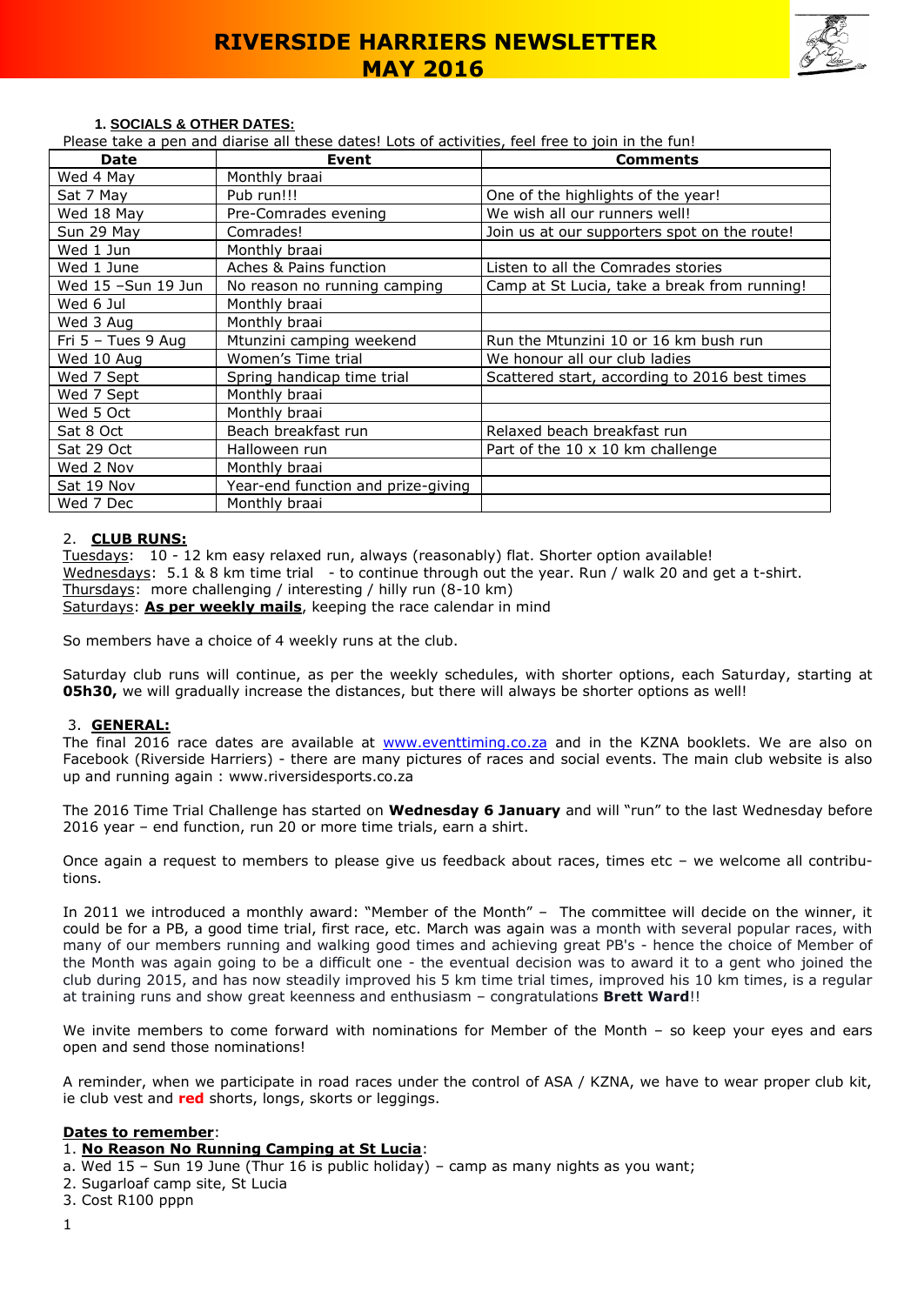

### 4. Sites have electricity

5. One of the days we arrange a visit to Cape Vidal – game viewing, birding, picnic, snorkel, fish, play Frisbee, relax…

### 2. **Mtunzini Camping:**

- a. Fri 5 Tues 9 Aug (9 Aug is a public holiday) camp as many nights as you want;
- 2. Camp in Umlalazi nature reserve
- 3. Cost R100 pppn
- 4. Sites have electricity
- 5. We play a relaxed 9 holes of golf on Saturday 6 Aug;
- 6. We run the Mtunzini Bush run (10 or 16 km) on Sunday 7 Aug
- 7. The rest of the time we simply mingle, chill, walk, sit, fish, braai and relax!

For both weekends, names and queries to Emile.

Important note: we as Riverside Harriers promote a policy of NO LITTERING – so during races, please try and throw sachets in the allocated bins or boxes, even if you have to run with an empty sachet to the next water table.

#### \*\*\*\*\*\*\*\*\*\*\*\*\*\*\*\*\*\*\*\*\*\*\*\*\*\*\*\*\*\*\*\*\*

The 2016 **MOST MILEAGE** competition has started - this is a fun competition, anybody can participate, simply send us your monthly mileage (running races, training, walking - not treadmill running, sleepwalking, swimming, cycling!). Mileage must be received before the 15th of the next month, or you forfeit the km's for that month. There is a trophy for the winner!! As an incentive, Certificates will be awarded to runners achieving more than 1000 km, and walkers who do more than 500 km. The 2015 winner was a walker, the legendary **Barry Marshall.**

| Name                  | Jan              | Feb    | March           | Total            |
|-----------------------|------------------|--------|-----------------|------------------|
| Nicola Hewitt         | 310              | 322    | 296.8           | 928.8            |
| Tarryn Payne          | 271.43           | 253    | 307             | 831.43           |
| Andrea Moroney        | 308              | 253    | 197             | 758              |
| Sally Botha           | 220              | 228.8  | 257             | 705.6            |
| Johann van Rooyen     | 256              | 244    | 204             | 704              |
| Scott Couper          | $\overline{2}14$ | 198    | 281             | 693              |
| Dale Johnson          | 198              | 218    | 266             | 682              |
| Ampie Niehaus         | 289              | 152    | 233             | 674              |
| Ivan Freese           | 207              | 196.47 | 258.38          | 661.85           |
| Terri Atkinson        | 237              | 164    | 227             | 628              |
| <b>Chantel Robins</b> | 241.62           | 84     | 218.67          | 584.29           |
| Ann Turner            | 130              | 226    | 204             | 560              |
| Michelle Maharaj      | 71.56            | 204.92 | 267.21          | 543.71           |
| Jana Niehaus          | 178              | 150    | 195             | 523              |
| Alison Chadwick       | 210.36           | 155    | 152             | 517.36           |
| Tamlyn Reid           | 178              | 158    | 181             | 517              |
| Rob Goldman           | 205              | 149    | 160             | 514              |
| Jaco Smith            | 185.3            | 105.77 | 183.91          | 474.98           |
| Candice Jenkinson     | 143.25           | 149.23 | 156.83          | 449.31           |
| <b>Ted Liddiatt</b>   | 139              | 147.2  | 153             | 439.2            |
| Margie Liddiatt       | 139              | 137.2  | 143             | 419.2            |
| Pam Jones             | 129              | 108    | 182             | 419              |
| Sally Goldman         | 138.5            | 136    | 133             | 407.5            |
| <b>Bruce Anderson</b> | 133              | 160    | 107             | 400              |
| Debbie Marshall       | 198              | 106    | 95              | 399              |
| Leslie Ogle (W)       | 81               | 51     | 230             | 362              |
| Gale Viljoen          | 112              | 152    | 80              | 344              |
| Rob Scholtz           | 124              | 98     | 111             | 333              |
| Lee-Anne Steward      | 103.41           | 134.36 | 93              | 330.77           |
| Grant Horner          | 228              | 45.5   | $\overline{56}$ | 329.5            |
| Clare Mangan          | 145              | 150    | 30              | $\overline{3}25$ |
| Bobby Horsfield       | 135              | 108    | 67              | 310              |
| Emile Streicher       | 173              | 60     | 73              | 306              |
| Elsie du Buisson(W)   | 110.7            | 29.7   | 152.35          | 292.75           |
| Margaret Marshall     | 106              | 85     | 80              | 271              |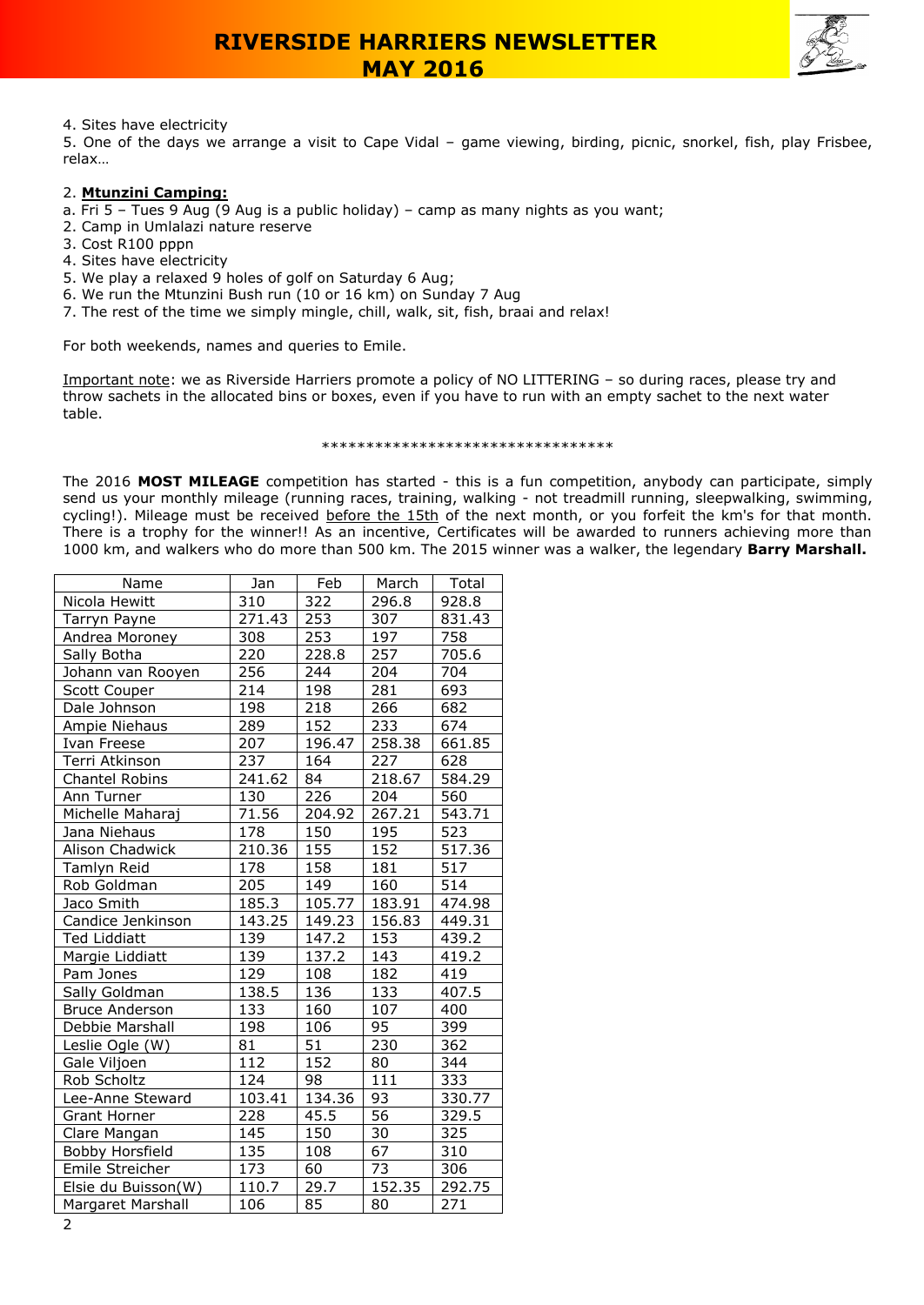

| Chris Doorasamy    | 96    | 96  | 62.5 | 254.5 |
|--------------------|-------|-----|------|-------|
| Angela Parry       |       | 131 | 123  | 254   |
| Barry Marshall (W) | 35    | 60  | 65   | 161   |
| Juanita Sutton (W) |       | 100 | 52.6 | 152.6 |
| Andries Nkuna      |       | 130 |      | 130   |
| Rosslyn Doorasamy  | 14    | 58  | 40.5 | 112.5 |
| Helen Marshall     | 93.79 |     |      | 93.79 |

### 1. **The 2016 10x10 Challenge**

To encourage members to **participate** in 10 km races, we have introduced a 10 km competition in 2010: THE 10 X 10 KM CHALLENGE - participate in these 10 nominated 10 km events, earn 2 points for participating, earn 1 <mark>point</mark> for every time you improve your previous best time, then we will have the 10 km King at the end of the competition. Everybody welcome to participate. The 2015 winner was **Glynnis Scallan. Please send us your times, in case we do not get race results**.

- 1. 24 Jan : Kearsney
- 2. 6 March :Stella

- 3. 20 March : Gaterite / Verulam
- 4.. 17 April : Tongaat

## 5. 8 May :Durban City - **CANCELLED – REPLACED BY RACE ON 2 OCTOBER**

- 6. 15 May : Starling Plumbers / Mt Edgecombe
- 7. 10 July : Forest 10 km
- 8. 21 Aug : Durban Runner
- 9. 11 Sept : SAPS
- 10. 2 Oct: Newlands 10 km **NEW!**
- 11. 29 October : Our own club Halloween run get points for taking part, no times recorded

| Name                  | Kearsney                 | Stella                       | Gate                     | Tong                         | Total          |
|-----------------------|--------------------------|------------------------------|--------------------------|------------------------------|----------------|
| Monique Ward          | 56:39                    | 50:08                        | 49:47                    | 48:38                        | 11             |
| <b>Brett Ward</b>     | 74:45                    | 66:00                        | 64:08                    | 63:14                        | 11             |
| Liesl Quinn           | 77:47                    | 72:58                        | 72:16                    | 69:12                        | 11             |
| Di Ching              | 89:06                    | 82:49                        | 82:03                    | 81:03                        | 11             |
| Rose Whittington      | 100:05                   | 96:22                        | 92:45                    | 91:37                        | 11             |
| Patrick Rostenne      | 73:53                    | 65:54                        | 66:25                    | 64:00                        | 10             |
| Tracy Blakeway        | 100:04                   | 96:22                        | 97:22                    | 92:57                        | 10             |
| <b>Ted Liddiatt</b>   | 71:51                    | 75:15                        | 65:40                    | 62:36                        | 10             |
| Margie Liddiatt       | 77:35                    | 80:03                        | 74:01                    | 70:38                        | 10             |
| Gale Viljoen          | 90:46                    | 75:15                        | 75:47                    | 85:36                        | 9              |
| Emile Streicher       | 74:45                    | 66:00                        |                          | 63:14                        | 8              |
| Helen Marshall        | 82:01                    | 75:16                        | 75:11                    |                              | $\overline{8}$ |
| Llewellyn Anderson    | 77:49                    | 72:57                        |                          | 69:12                        | 8              |
| Fiona Calitz          |                          | 82:30                        | 78:46                    | 75:56                        | $\overline{8}$ |
| Juanita Sutton        | $\overline{\phantom{0}}$ | 88:56                        | 90:39                    | 87:57                        | $\overline{7}$ |
| Janis Nicholls        |                          | 97:19                        | 98:52                    | 94:16                        | $\overline{7}$ |
| <b>Tracey Chalker</b> | 66:55                    | 60:14                        | ÷,                       |                              | $\overline{5}$ |
| Renier Pretorius      | 67:49                    | 67:19                        |                          |                              | $\overline{5}$ |
| Simon Chalker         | 66:53                    | 60:14                        |                          |                              | $\overline{5}$ |
| Kim Robinson          | 74:30                    | 68:06                        |                          |                              | $\overline{5}$ |
| Zandile Dlamini       |                          | 85:57                        | 77:24                    | $\overline{\phantom{0}}$     | $\overline{5}$ |
| Candice Jenkinson     | 75:02                    | 67:20                        | $\overline{\phantom{a}}$ | $\overline{\phantom{0}}$     | $\overline{5}$ |
| Rob Scholtz           | 61:15                    | 52:34                        |                          |                              | $\overline{5}$ |
| Jaco van Schalkwyk    | 65:23                    | 62:46                        |                          | $\overline{\phantom{0}}$     |                |
| Sarah McVicar         | 86:57                    | 85:57                        | $\overline{a}$           | $\qquad \qquad -$            | $\frac{5}{5}$  |
| Leslie Ogle           | 97:35                    | 90:25                        | $\overline{\phantom{0}}$ | ÷,                           | $\overline{5}$ |
| Elsie du Buisson      | $\overline{\phantom{0}}$ | 88:13                        | 83:28                    | $\overline{\phantom{0}}$     | $\overline{5}$ |
| Lindsey Rogerson      | $\overline{\phantom{0}}$ | 50:55                        |                          | 50:00                        | $\overline{5}$ |
| Chris Doorasamy       |                          | 86:27                        | 87:00                    |                              | $\overline{4}$ |
| Eric Prange           | $\overline{a}$           | 47:03                        | 47:42                    | $\overline{\phantom{a}}$     | $\overline{4}$ |
| Dave Nicholls         | 93:46                    | 97:19                        |                          | $\overline{\phantom{0}}$     | 4              |
| Michelle Maharaj      | 68:45                    | $\qquad \qquad \blacksquare$ | $\overline{\phantom{0}}$ | $\qquad \qquad \blacksquare$ | $\overline{2}$ |
| Neil Gibb             | 66:51                    | $\overline{\phantom{0}}$     | $\overline{\phantom{0}}$ | $\overline{\phantom{0}}$     | $\overline{2}$ |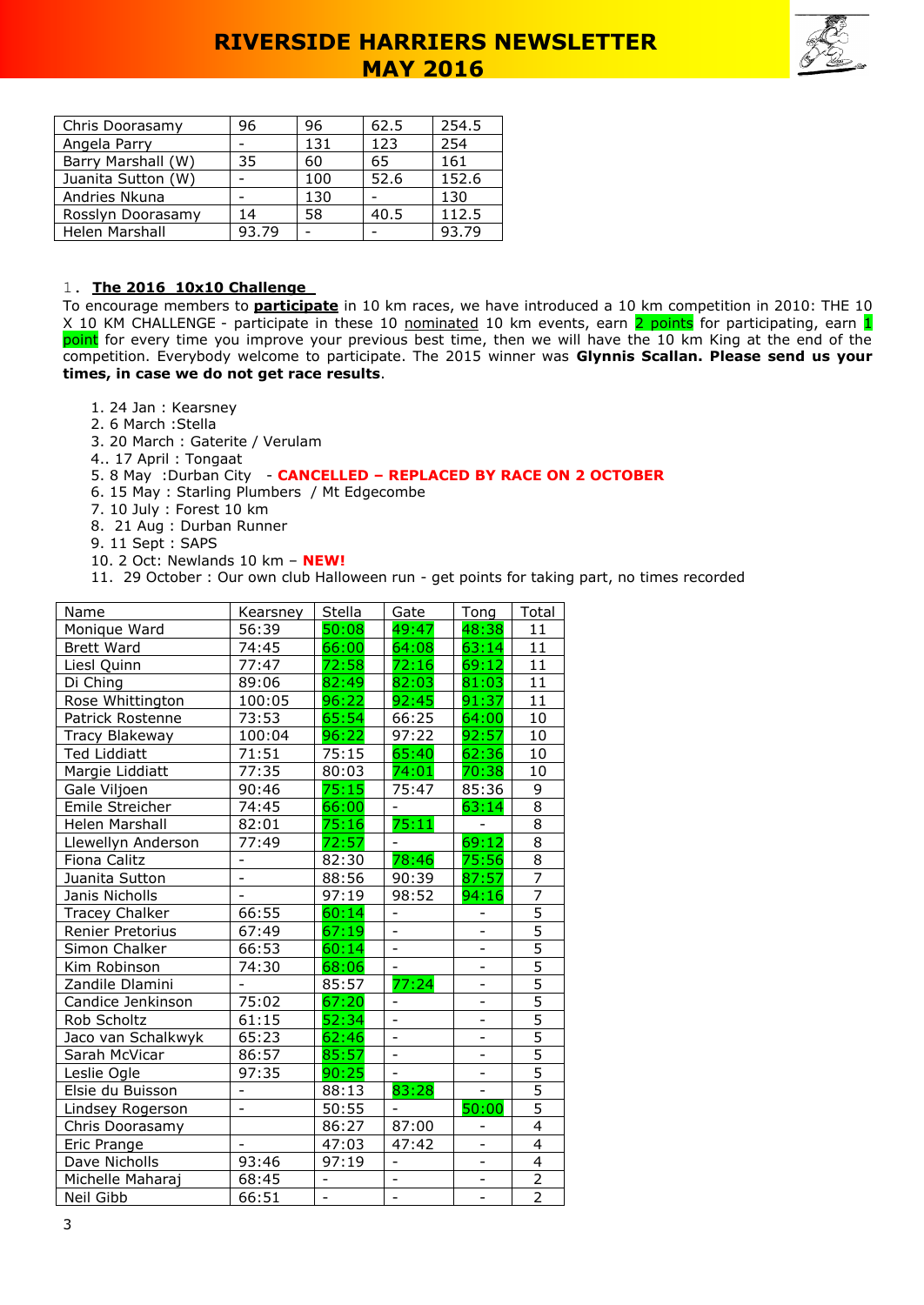

| Sandy Jenkins           | 75:01                    |                          |       |       | $\overline{2}$           |
|-------------------------|--------------------------|--------------------------|-------|-------|--------------------------|
| Maxine Stobart          | 66:52                    |                          |       |       | 2                        |
| Janine Fokkens          | 82:03                    | $\overline{\phantom{0}}$ |       |       | $\overline{2}$           |
| Melanie Wagner          | 71:00                    |                          |       |       | $\overline{2}$           |
| Nigel Sherriff          | 71:00                    | $\overline{a}$           |       |       | 2                        |
| Eileen Durand           | 78:31                    |                          |       |       | $\overline{\phantom{a}}$ |
| Antone van Rooyen       | 78:35                    | $\overline{a}$           |       |       | 2                        |
| Jane Brett              | 98:17                    |                          |       |       | $\overline{2}$           |
| Greg Labuschagne        |                          | 59:37                    |       |       | $\overline{2}$           |
| Tamlyn Reid             |                          | 59:12                    |       |       | $\overline{2}$           |
| Wessel Cronje           |                          | 56:14                    |       |       | $\overline{2}$           |
| Taryn Mundell           |                          | 59:41                    |       |       | $\overline{2}$           |
| Amylyn Kyle             |                          | 50:09                    |       |       | $\overline{2}$           |
| Mandy Skye              |                          | 62:16                    |       |       | $\overline{2}$           |
| Alison Chadwick         |                          | 64:58                    |       |       | $\overline{2}$           |
| Jaco Pretorius          | $\overline{\phantom{0}}$ | 67:20                    |       |       | $\overline{2}$           |
| Tezz Olds               |                          | 78:14                    |       |       | $\overline{2}$           |
| Lea Hollinshead         |                          | 78:15                    |       |       | $\overline{2}$           |
| Robyn Mcmenemey         |                          | 108:11                   |       |       | $\overline{2}$           |
| Heidi Sclanders         |                          | 82:45                    |       |       | $\overline{2}$           |
| Geraldine Cronje        |                          |                          | 60:16 |       | $\overline{2}$           |
| Taryn Brown             |                          |                          | 67:51 |       | $\overline{2}$           |
| <b>Tracey Wittstock</b> |                          |                          | 79:14 |       | $\overline{2}$           |
| Clare Mangan            |                          |                          |       | 60:20 | 2                        |

Here are the 2016 Time Trial best time trial times to date, as on **Wednesday 21 April.** For reference, we have included everybody's 2015 best times. Where the 2016 time is an improvement, we have highlighted in <mark>green.</mark> Great to see so many **greens** already!

| Pos             | Name - 5.1 km         | Time  | 2015  | Pos             | Name - 8 km           | Time  | 2015  |
|-----------------|-----------------------|-------|-------|-----------------|-----------------------|-------|-------|
| $\mathbf{1}$    | Geoff Speirs          | 21:06 |       | $\mathbf{1}$    | Geoff Speirs          | 32:55 |       |
| $\overline{2}$  | Andries Nkuna         | 21:21 | 22:42 | 2               | Wessel Cronje         | 33:05 | 40:27 |
| $\overline{3}$  | Eric Prange           | 21:56 | 23:52 | 3               | Scott Couper          | 33:46 | 34:41 |
| $\overline{4}$  | Wessel Cronje         | 21:57 | 23:45 | $\overline{4}$  | Greg Labuschagne      | 34:58 |       |
| $\overline{5}$  | Jaco Smith            | 21:59 | 22:20 | 5               | Andries Nkuna         | 34:59 |       |
| $\overline{6}$  | James Boyes           | 21:59 |       | 6               | Jaco Smith            | 36:55 | 37:14 |
| $\overline{7}$  | Greg Labushagne       | 22:06 | 23:20 | 7               | Dave Elliot           | 37:04 |       |
| $\overline{8}$  | <b>Bruce Anderson</b> | 22:23 | 22:53 | 8               | Dale Johnson          | 37:08 | 38:57 |
| 9               | Nigel Sheriff         | 22:35 | 24:05 | 9               | Nic Tingle            | 37:29 |       |
| 10              | Jana Niehaus          | 22:55 | 22:47 | 10              | Ryan Morgan           | 37:45 | 37:55 |
| 11              | Dumisani Shoyise      | 23:00 | 22:37 | 11              | <b>Bruce Anderson</b> | 38:05 |       |
| $\overline{12}$ | Robyn Pitot           | 23:06 | 23:03 | 12              | Craig Speirs          | 38:27 | 38:18 |
| $\overline{13}$ | Rob Goldman           | 23:37 | 24:05 | 13              | Rob Goldman           | 38:46 | 40:58 |
| 14              | Nicola Hewitt         | 23:41 | 21:17 | 14              | Monique Ward          | 38:52 |       |
| 15              | Ryan Morgan           | 23:44 | 24:26 | 15              | Dumisani Shoyise      | 39:42 | 36:15 |
| 16              | Jaco van Schalkwyk    | 23:49 | 22:44 | 16              | Terri Atkinson        | 39:51 | 38:08 |
| $\overline{17}$ | Monique Ward          | 24:06 | 25:26 | 17              | Larry Wood            | 39:55 | 38:58 |
| 18              | <b>Brad Rochat</b>    | 24:09 | 24:49 | 18              | Ampie Niehaus         | 40:18 | 39:40 |
| 19              | Nicolus Tingle        | 24:18 |       | 19              | Njabula Dlamini       | 40:19 |       |
| 20              | Larry Wood            | 24:31 | 25:05 | 20              | Sally Botha           | 40:42 | 40:30 |
| $\overline{21}$ | Rob Scholtz           | 24:35 | 24:57 | 21              | Alvinesh Sookoo       | 41:05 | 44:08 |
| $\overline{22}$ | Taryn Payne           | 24:36 |       | 22              | Nick Tingle           | 41:17 |       |
| 23              | Neil Gibb             | 24:38 | 23:09 | 23              | Eric Prange           | 42:00 | 38:12 |
| 24              | Craig Speirs          | 24:39 | 22:53 | 24              | Jana Niehaus          | 42:45 | 35:27 |
| 25              | Alvinesh Sookoo       | 24:39 | 24:33 | 25              | Tarryn Payne          | 43:09 |       |
| $\overline{26}$ | Terri Atkinson        | 24:40 | 23:09 | 26              | Nicola Hewitt         | 43:45 | 34:46 |
| 27              | Lindsey Rogerson      | 25:18 | 24:44 | 27              | Chantel Robins        | 43:45 | 45:35 |
| 28              | Maxine Stobart        | 25:37 | 26:48 | 28              | Tamlyn Reid           | 43:51 | 44:42 |
| $\overline{29}$ | Njabulo Dlamini       | 25:39 | 25:58 | 29              | Neil Gibb             | 43:56 | 43:20 |
| 30              | Simon Hoff            | 25:46 |       | 30              | Vicki Freemantle      | 44:18 | 44:14 |
| $\overline{31}$ | Ampie Niehaus         | 25:47 | 24:30 | 31              | Mandy Skye            | 45:04 |       |
| $\overline{32}$ | <b>Chantel Robins</b> | 25:53 | 27:50 | $\overline{32}$ |                       |       |       |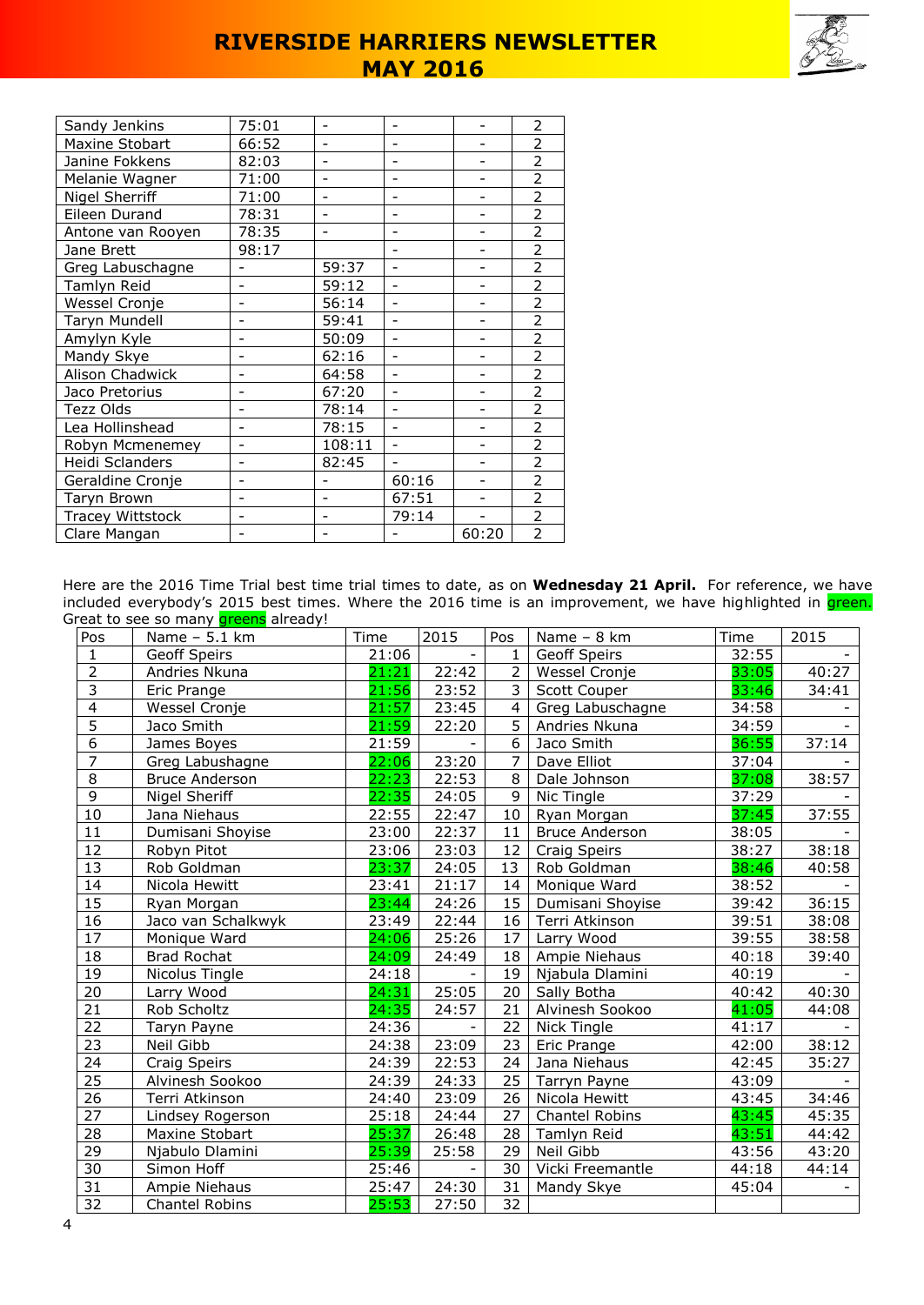

| 33              | Rojean Hanekom         | 25:58          |                | 33 | Clare Ramsay          | 47:02 |       |
|-----------------|------------------------|----------------|----------------|----|-----------------------|-------|-------|
| 34              | Clare Ramsay           | 26:58          |                | 34 | <b>Taron Ridsdale</b> | 47:23 | 46:48 |
| 35              | Taron Ridsdale         | 27:01          | 26:54          | 35 | Simone Liebenberg     | 47:50 |       |
| 36              | Sally Botha            | 27:03          | 23:05          | 36 | Clare Mangan          | 48:40 | 45:07 |
| 37              | Mike Fell              | 27:06          |                | 37 | Debbie Marshall       | 49:07 | 48:54 |
| 38              | Izanne Jacobs          | 27:11          | $\blacksquare$ | 38 | Sandy Jenkins         | 52:37 | 48:29 |
| $\overline{39}$ | <b>Taryn Mundell</b>   | 27:20          | 26:20          | 39 | Eileen Durand         | 55:11 |       |
| 40              | Emile Streicher        | 27:23          | 27:40          | 40 | Gale Viljoen          | 69:56 | 59:05 |
| 41              | Vicki Freemantle       | 27:32          | 27:05          | 41 | Lynn Wallis           | 69:56 | 63:00 |
| 42              | Lawrence Avis          | 27:37          | 28:27          |    |                       |       |       |
| 43              | Mandy Skye             | 27:55          |                |    |                       |       |       |
| 44              | Andrew Perkins         | 28:04          | 28:21          |    |                       |       |       |
| 45              | Taryn Brown            | 28:17          | 24:53          |    |                       |       |       |
| 46              | <b>Baron Combrinck</b> | 28:24          | 28:23          |    |                       |       |       |
| 47              | Krystel Terblanche     | 28:28          | 27:01          |    |                       |       |       |
| 48              | Mike Lock              | 28:44          | 28:00          |    |                       |       |       |
| 49              | Michelle Maharaj       | 28:45          | 28:21          |    |                       |       |       |
| 50              |                        | 28:48          |                |    |                       |       |       |
|                 | Angela Parry           |                |                |    |                       |       |       |
| 51              | Melanie Wagner         | 28:53          |                |    |                       |       |       |
| 52              | Geraldine Cronje       | 28:54          | 26:14          |    |                       |       |       |
| 53              | <b>Brett Ward</b>      | 28:59          | 33:04          |    |                       |       |       |
| 54              | Simone Liebenberg      | 29:07          |                |    |                       |       |       |
| 55              | Tamlyn Reid            | 29:08          | 27:05          |    |                       |       |       |
| 56              | Izanne Jacobs          | 29:22          |                |    |                       |       |       |
| 57              | Dale Johnson           | 29:24          | 25:08          |    |                       |       |       |
| 58              | Clare Mangan           | 29:30          | 29:52          |    |                       |       |       |
| 59              | Elizabeth Perkins      | 29:32          | 27:33          |    |                       |       |       |
| 60              | Alison Chadwick        | 29:56          | 31:38          |    |                       |       |       |
| 61              | Bronwyn Kirk           | 30:00          | 39:00          |    |                       |       |       |
| 62              | Lee-Anne Lock          | 30:04          | 28:00          |    |                       |       |       |
| 63              | Kim Robinson           | 30:04          |                |    |                       |       |       |
| 64              | Candice Jenkinson      | 30:08          | 30:22          |    |                       |       |       |
| 65              | Kris Breytenbach       | 30:20          |                |    |                       |       |       |
| 66              | Debra Symington        | 30:58          | 30:18          |    |                       |       |       |
| 67              | Jaco Pretorius         | 31:00          | 31:22          |    |                       |       |       |
| 68              | Patrick Rostenne       | 31:10          | 32:29          |    |                       |       |       |
| 69              | Sandy Jenkins          | 31:12          | 29:25          |    |                       |       |       |
| 70              | Di Cilliers            | 31:44          |                |    |                       |       |       |
| 71              | Debbie Marshall        | 32:03          | 28:41          |    |                       |       |       |
| 72              | Eileen Durand          | 33:01          | 33:51          |    |                       |       |       |
| $\overline{73}$ | Helen Marshall         | 33:33          | 32:28          |    |                       |       |       |
| 74              | Sally Goldman (W)      | 34:50          | 37:59          |    |                       |       |       |
| 75              | <b>Brent Payne</b>     | 34:57          |                |    |                       |       |       |
| 76              | Keith Calitz           | 35:00          |                |    |                       |       |       |
| 77              | Noreen Everton         | 35:00          | 33:00          |    |                       |       |       |
| 78              | Zandile Dlamini        | 35:04          | 34:00          |    |                       |       |       |
| 79              | Tracy Wittstock (W)    | 35:11          | 36:28          |    |                       |       |       |
| 80              | Leanne Douglas         | 36:00          | 37:35          |    |                       |       |       |
| 81              | Michelle Lardant       | 36:03          |                |    |                       |       |       |
| 82              | Gale Viljoen           | 36:10          | 35:01          |    |                       |       |       |
| 83              | Fiona Calitz (W)       | 36:31          | 39:06          |    |                       |       |       |
| 84              | Janine Fokkens         | 36:48          |                |    |                       |       |       |
| 85              | Lea Hollinshead        | 37:07          |                |    |                       |       |       |
| 86              | Richard Aitken         | 37:20          |                |    |                       |       |       |
| 87              | Lynne Wallis (W)       | 37:23          | 40:24          |    |                       |       |       |
| 88              | Tezz Olds              | 38:24          |                |    |                       |       |       |
|                 |                        |                |                |    |                       |       |       |
| 89<br>90        | Claire Kotze           | 39:06<br>39:06 | 37:28          |    |                       |       |       |
|                 | Taryn Stubbs           |                | 38:08          |    |                       |       |       |
| 91              | Chris Doorasamy        | 39:41          | 39:23          |    |                       |       |       |
| 92              | Angela Lardant         | 39:57          |                |    |                       |       |       |
| 93              | Rosslyn Doorasamy      | 40:00          |                |    |                       |       |       |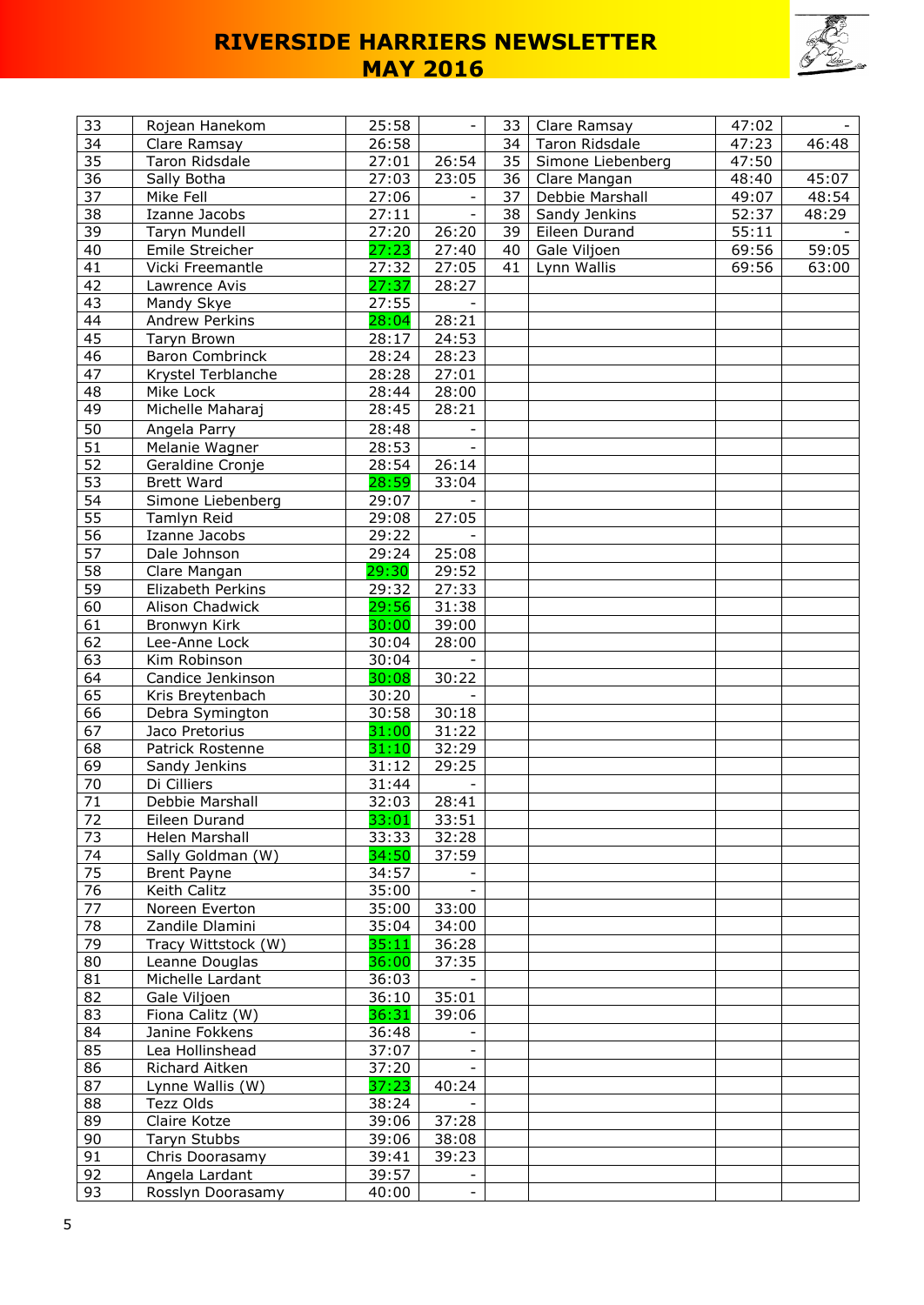

| 94  | Louis Botha           | 40:07 | 38:20 |  |  |  |
|-----|-----------------------|-------|-------|--|--|--|
| 95  | Sarah McVicar         | 40:17 | 39:39 |  |  |  |
| 96  | Elsie du Buisson (W)  | 41:05 | 38:35 |  |  |  |
| 97  | Di Ching (W)          | 42:10 | 40:25 |  |  |  |
| 98  | Jackie Botha          | 42:10 |       |  |  |  |
| 99  | Juanita Sutton (W)    | 43:16 |       |  |  |  |
| 100 | Leslie Ogle (W)       | 43:57 | 44:42 |  |  |  |
| 101 | Rose Whittington (W)  | 45:15 | 42:48 |  |  |  |
| 102 | Cathy Coates          | 46:00 | 46:00 |  |  |  |
| 103 | Tracy Blakeway (W)    | 46:23 | 43:09 |  |  |  |
| 104 | Neela Naidoo (W)      | 46:27 | 44:13 |  |  |  |
| 105 | Ingrid Knott (W)      | 47:24 | 46:00 |  |  |  |
| 106 | Sumita Ramgareeb (W)  | 47:45 | 47:00 |  |  |  |
| 107 | Adele Allison (W)     | 49:00 | 41:35 |  |  |  |
| 108 | Felicity Holbrook (W) | 49:10 |       |  |  |  |
| 109 | Juliette Spence (W)   | 50:00 | 43:20 |  |  |  |

(W) – Walker

The 2016 Time Trial Challenge has started - run 20 or more Time trials until prize-giving, and win a t-shirt – there is a trophy for the person who runs the most time trials. Status as on **Wednesday 20 April:**

| No.                     | <b>Name</b>                | 5.1 km                  | 8 km           | Total           |
|-------------------------|----------------------------|-------------------------|----------------|-----------------|
| $\mathbf{1}$            | Alvinesh Sookoo<br>4<br>12 |                         | 16             |                 |
| $\overline{2}$          | Rose Whittington           | 14                      |                | 14              |
| $\overline{3}$          | Craig Speirs               | $\overline{4}$          | 10             | $\overline{14}$ |
| $\overline{\mathbf{4}}$ | Tamlyn Reid                | $\overline{7}$          | $\overline{7}$ | 14              |
| 5                       | Eileen Durand              | 11                      | $\overline{2}$ | 13              |
| 6                       | Greg Labuschagne           | 8                       | $\overline{5}$ | $\overline{13}$ |
| $\overline{7}$          | Candice Jenkinson          | 13                      |                | 13              |
| 8                       | Dale Johnson               | $\overline{\mathbf{3}}$ | 9              | $\overline{12}$ |
| 9                       | Di Ching                   | $\overline{12}$         |                | $\overline{12}$ |
| $10\,$                  | <b>Geoff Speirs</b>        | $\overline{3}$          | 8              | $\overline{11}$ |
| 11                      | Leslie Ogle                | 11                      |                | 11              |
| 12                      | Emile Streicher            | $\overline{11}$         |                | 11              |
| 13                      | Nicolus Tingle             | $\overline{3}$          | 8              | $\overline{11}$ |
| 14                      | Andrew Perkins             | 11                      |                | 11              |
| 15                      | Eric Prange                | 10                      | 1              | 11              |
| 16                      | Vicki Freemantle           | 6                       | 5              | 11              |
| 17                      | Louis Botha                | $\overline{11}$         |                | $\overline{11}$ |
| 18                      | Jackie Botha               | 11                      |                | $\overline{11}$ |
| 19                      | Kim Robinson               | 11                      |                | 11              |
| 20                      | Terri Atkinson             | $\overline{9}$          | $\overline{2}$ | 11              |
| 21                      | Elsie Du Bussion           | 10                      |                | 10              |
| 22                      | Alison Chadwick            | 10                      |                | 10              |
| 23                      | Michelle Maharaj           | 10                      |                | 10              |
| 24                      | <b>Tracy Wittstock</b>     | 10                      |                | 10              |
| 25                      | Jaco Smith                 | 9                       | $\mathbf{1}$   | 10              |
| 26                      | <b>Ampie Niehaus</b>       | $\overline{8}$          | $\overline{2}$ | 10              |
| 27                      | Debbie Marshall            | 7                       | $\overline{3}$ | 10              |
| $\overline{28}$         | <b>Bruce Anderson</b>      | $\overline{7}$          | $\overline{2}$ | 9               |
| 29                      | Sally Goldman              | $\overline{9}$          |                | 9               |
| 30                      | Ryan Morgan                | $\overline{1}$          | 8              | $\overline{9}$  |
| 31                      | Njabulo Dlamini            | 8                       | $\mathbf{1}$   | 9               |
| 32                      | Lynn Wallis                | 8                       | $\mathbf{1}$   | $\overline{9}$  |
| 33                      | Tarryn Payne               | 6                       | $\overline{3}$ | 9               |
| 34                      | Nicola Hewitt              | 6                       | $\overline{2}$ | 8               |
| 35                      | Taron Ridsdale             | $\overline{7}$          | $\overline{1}$ | 8               |
| 36                      | Andries Nkuna              | $\overline{3}$          | $\overline{5}$ | $\overline{8}$  |
| $\overline{37}$         | <b>Fiona Calitz</b>        | $\overline{8}$          |                | $\overline{8}$  |
| 38                      | Clare Mangan               | 6                       | 2              | 8               |
| 39                      | Simone Liebenberg          | 5                       | $\overline{3}$ | $\overline{8}$  |
| 40                      | Noreen Everton             | $\overline{7}$          |                | 7               |
| 41                      | Lea Hollinshead            | $\overline{7}$          |                | 7               |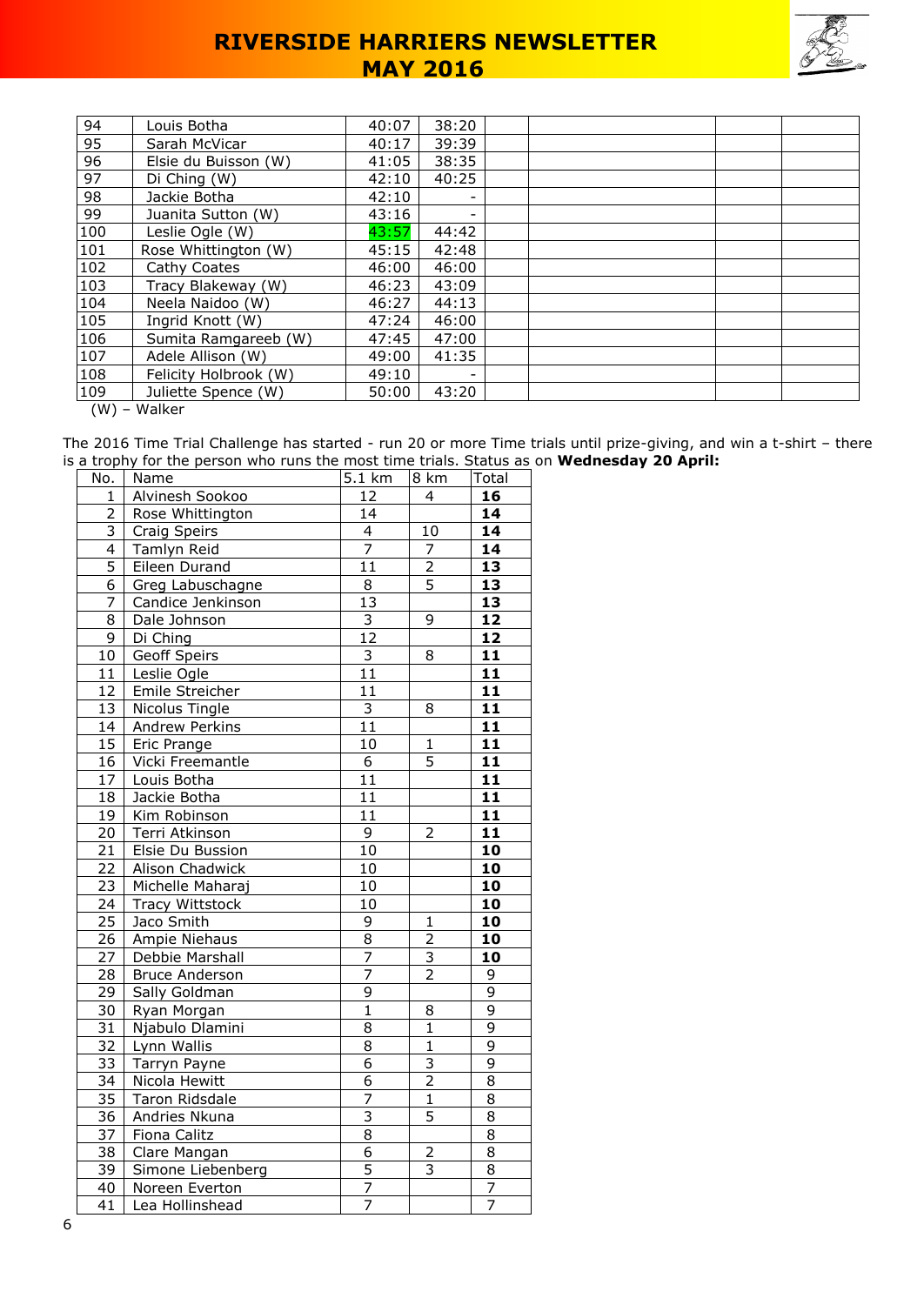

| 42       | Jaco van Schalkwyk                | 7                                |              | 7                                |
|----------|-----------------------------------|----------------------------------|--------------|----------------------------------|
| 43       | Rob Goldman                       | 5                                | 2            | 7                                |
| 44       | Tezz Olds                         | 7                                |              | 7                                |
| 45       | Sally Botha                       | $\overline{4}$                   | 3            | $\overline{7}$                   |
| 46       | Neela Naidoo                      | $\overline{7}$                   |              | $\overline{7}$                   |
| 47       | Gale Viljoen                      | 6                                | 1            | 7                                |
| 48       | Juliette Spence                   | 7                                |              | 7                                |
| 49       | Helen Marshall                    | $\overline{7}$                   |              | $\overline{7}$                   |
| 50       | Chantel Robins                    | 4                                | 3            | 7                                |
| 51       | Scott Couper                      |                                  | 7            | 7                                |
| 52       | <b>Brett Ward</b>                 | 6                                |              | 6                                |
| 53       | Simon Hoffe                       | $\overline{6}$                   |              | $\overline{6}$                   |
| 54       | Jana Niehaus                      | 5                                | 1            | 6                                |
| 55       | Taryn Stubbs                      | 5                                |              | 5                                |
| 56       | Claire Kotze                      | $\overline{5}$                   |              | $\overline{5}$                   |
| 57       | Izanne Jacobs                     | 5                                |              | 5                                |
| 58       | Mike Fell                         | 5                                |              | 5                                |
| 59       | Wessel Cronje                     | 2                                | 3            | $\overline{5}$                   |
| 60       | <b>Heather Speirs</b>             | $\overline{5}$                   |              | $\overline{5}$                   |
| 61       | Larry Wood                        | $\overline{2}$                   | 3            | $\overline{5}$                   |
| 62       | Rob Scholtz                       | $\overline{5}$                   |              | $\overline{5}$                   |
| 63       | Mike Lock                         | 5                                |              | $\overline{5}$                   |
| 64       | Nigel Sherriff                    | $\overline{5}$                   |              | $\overline{5}$                   |
| 65       | Krystel Terblanche                | $\overline{5}$                   |              | $\overline{5}$                   |
| 66       | Chris Doorasamy                   | 5                                |              | 5                                |
| 67       | Robyn Pitot                       | 5                                |              | 5                                |
| 68       | Keith Calitz                      | 5                                |              |                                  |
| 69       | Maxine Stobart                    | $\overline{4}$                   | $\mathbf{1}$ | $\frac{5}{5}$                    |
|          | Neil Gibb                         | 3                                |              | $\overline{5}$                   |
| 70<br>71 | Dumisani Shoyise                  | $\mathbf{1}$                     | 2<br>4       | 5                                |
| 72       |                                   | 4                                |              | $\overline{4}$                   |
| 73       | Felicity Holbrook<br>Ingrid Knott | $\overline{4}$                   |              | $\overline{4}$                   |
| 74       | Sumita Ramgareeb                  | 4                                |              | 4                                |
| 75       | Mandy Skye                        | 3                                | 1            | 4                                |
| 76       |                                   | 4                                |              | 4                                |
| 77       | Melanie Wagner<br>Richard Aitken  | 4                                |              | $\overline{4}$                   |
| 78       | Adele Allison                     | 4                                |              | $\overline{4}$                   |
| 79       | Sandy Jenkins                     | 3                                | 1            | 4                                |
|          |                                   | 4                                |              | 4                                |
| 80       | Taryn Brown                       |                                  |              |                                  |
| 81       | Elizabeth Perkins                 | 4<br>4                           |              | 4<br>4                           |
| 82       | Bronwyn Kirk                      |                                  |              | 4                                |
| 83       | Dave Elliott                      | $\mathbf{1}$                     | 3            |                                  |
| 84       | Cathy Coates                      | $\overline{3}$<br>$\overline{3}$ |              | $\overline{3}$<br>$\overline{3}$ |
| 85       | Brent Payne                       | $\overline{3}$                   |              | $\overline{3}$                   |
| 86       | Tracy Blakeway                    |                                  |              |                                  |
| 87       | Lawrence Avis                     | 3<br>$\overline{3}$              |              | 3<br>$\overline{3}$              |
| 88       | Zandile Dlamini                   |                                  |              |                                  |
| 89       | Sarah McVicar                     | $\overline{2}$                   |              | $\overline{2}$                   |
| 90       | Taryn Mundell                     | 2                                |              | $\overline{2}$                   |
| 91       | Juanita Sutton                    | $\overline{2}$                   |              | $\overline{2}$                   |
| 92       | <b>Brad Rochat</b>                | $\overline{2}$                   |              | $\overline{2}$                   |
| 93       | Rosslyn Doorasamy                 | 2                                |              | 2                                |
| 94       | Monique Ward                      | $\mathbf{1}$                     | 1            | $\overline{c}$                   |
| 95       | Rojean Hanekom                    | $\frac{2}{2}$                    |              | $\frac{2}{2}$                    |
| 96       | Felicity Holbrook                 |                                  |              |                                  |
| 97       | Michelle Lardant                  | $\overline{2}$                   |              | $\overline{2}$                   |
| 98       | Kris Breytenbach                  | $\overline{2}$                   |              | $\overline{2}$                   |
| 99       | Angela Lardant                    | $\overline{2}$                   |              | $\overline{2}$                   |
| 100      | Clare Ramsay                      | $\mathbf{1}$                     | $\mathbf{1}$ | $\overline{2}$                   |
| 101      | Angela Parry                      | 2                                |              | 2                                |
| 102      | Dave Nicholls                     | $\mathbf{1}$                     |              | 1                                |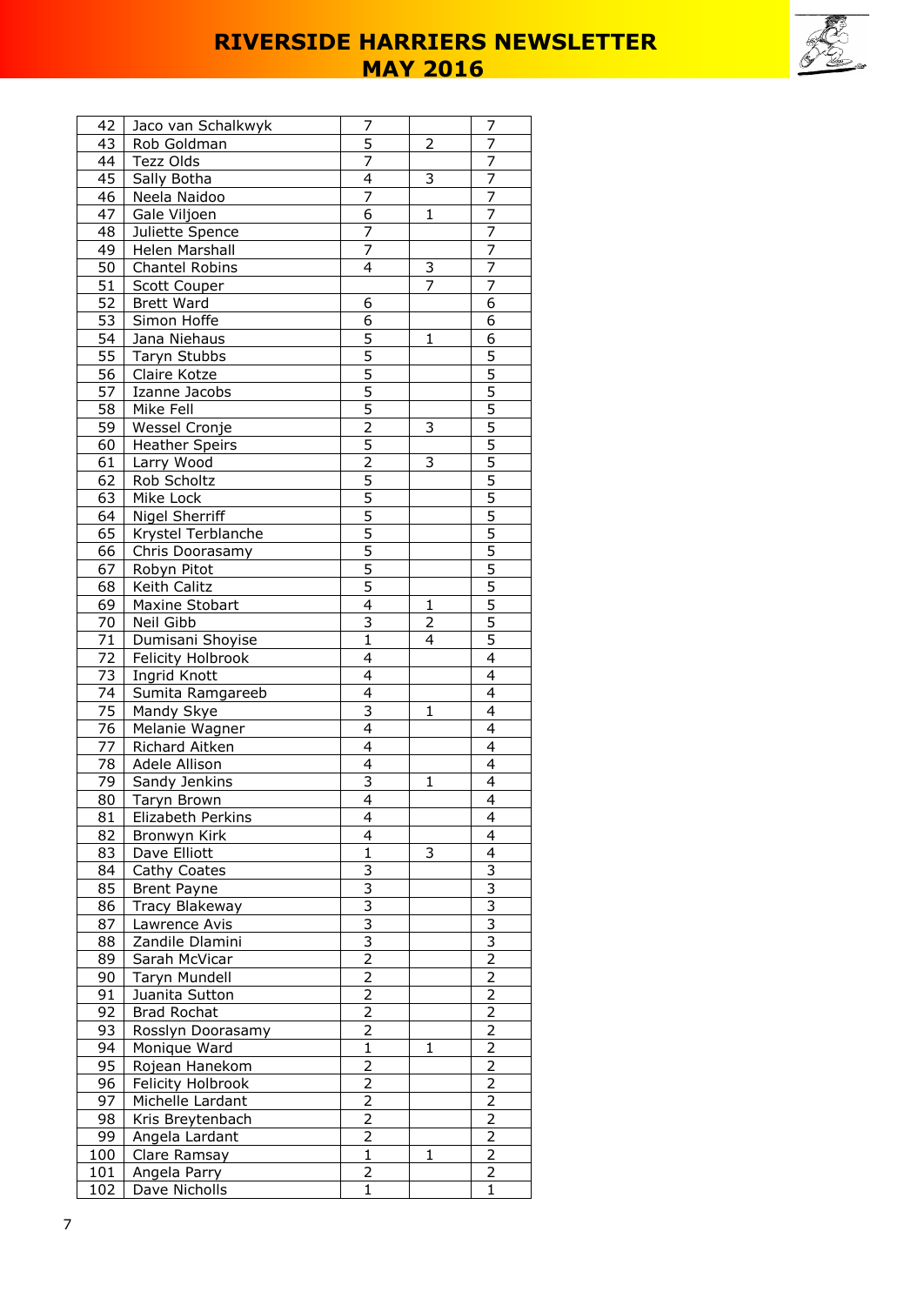

| 103 | Di Cilliers            |  |  |
|-----|------------------------|--|--|
| 104 | Jaco Pretorius         |  |  |
| 105 | Geraldine Cronje       |  |  |
| 106 | James Boyes            |  |  |
| 107 | Patrick Rostenne       |  |  |
| 108 | Carolyn Goltman        |  |  |
| 109 | Debrah Symington       |  |  |
| 110 | Janis Nicholls         |  |  |
| 111 | Lindsey Rogerson       |  |  |
| 112 | Leanne Douglas         |  |  |
| 113 | <b>Baron Combrinck</b> |  |  |
| 114 | Janine Fokkens         |  |  |
| 115 | Lee-Anne Lock          |  |  |
| 116 | Dick Whittington       |  |  |
| 117 | Zanile Shoyise         |  |  |

## **Race Results:**

|     | <u> Gaterite 10 km : 20 March:</u> |         |
|-----|------------------------------------|---------|
| Pos | Name                               | Time    |
| 40  | Eric Prange                        | 47.42   |
| 44  | Monique Ward                       | 49.47   |
| 68  | Geraldine Cronje                   | 100.16  |
| 82  | <b>Brett Ward</b>                  | 1.04.08 |
| 87  | <b>Ted Liddiatt</b>                | 1.05.40 |
| 93  | Patrick Rostenne                   | 1.06.25 |
| 105 | Taryn Brown                        | 1.07.51 |
| 123 | Liesl Quinn                        | 1.12.16 |
| 135 | Margie Liddiatt                    | 1.14.01 |
| 142 | Helen Marshall                     | 1.15.11 |
| 143 | Gale Viljoen                       | 1.15.47 |
| 155 | Zandile Dlamini                    | 1.17.24 |
| 160 | Fiona Calitz                       | 1.18.46 |
| 165 | <b>Tracy Wittsock</b>              | 1.19.14 |
| 181 | Diane Ching                        | 1.22.03 |
| 187 | Elsie Buisson                      | 1.23.28 |
| 207 | Chris Doorasamy                    | 1.27.00 |
| 222 | Junita Sutton                      | 1.30.39 |
| 234 | Rosemary Whittington               | 1.32.45 |
| 249 | <b>Tracy Blakeway</b>              | 1.37.22 |
| 257 | Janice Nicholls                    | 1.38.52 |

### **Gaterite 21 km : 20 March:**

| Pos | Name              | Time    |
|-----|-------------------|---------|
| 108 | Tamlyn Reid       | 2.07.17 |
| 161 | Alison Chadwick   | 2.16.09 |
| 177 | Michelle Maharaj  | 2.18.07 |
| 226 | Candice Jerkinson | 2.26.48 |
| 303 | Noreen Everton    | 2.43.56 |
| 318 | Bronwyn Kirk      | 2.45.53 |
| 410 | Dave Nicholls     | 3.15.24 |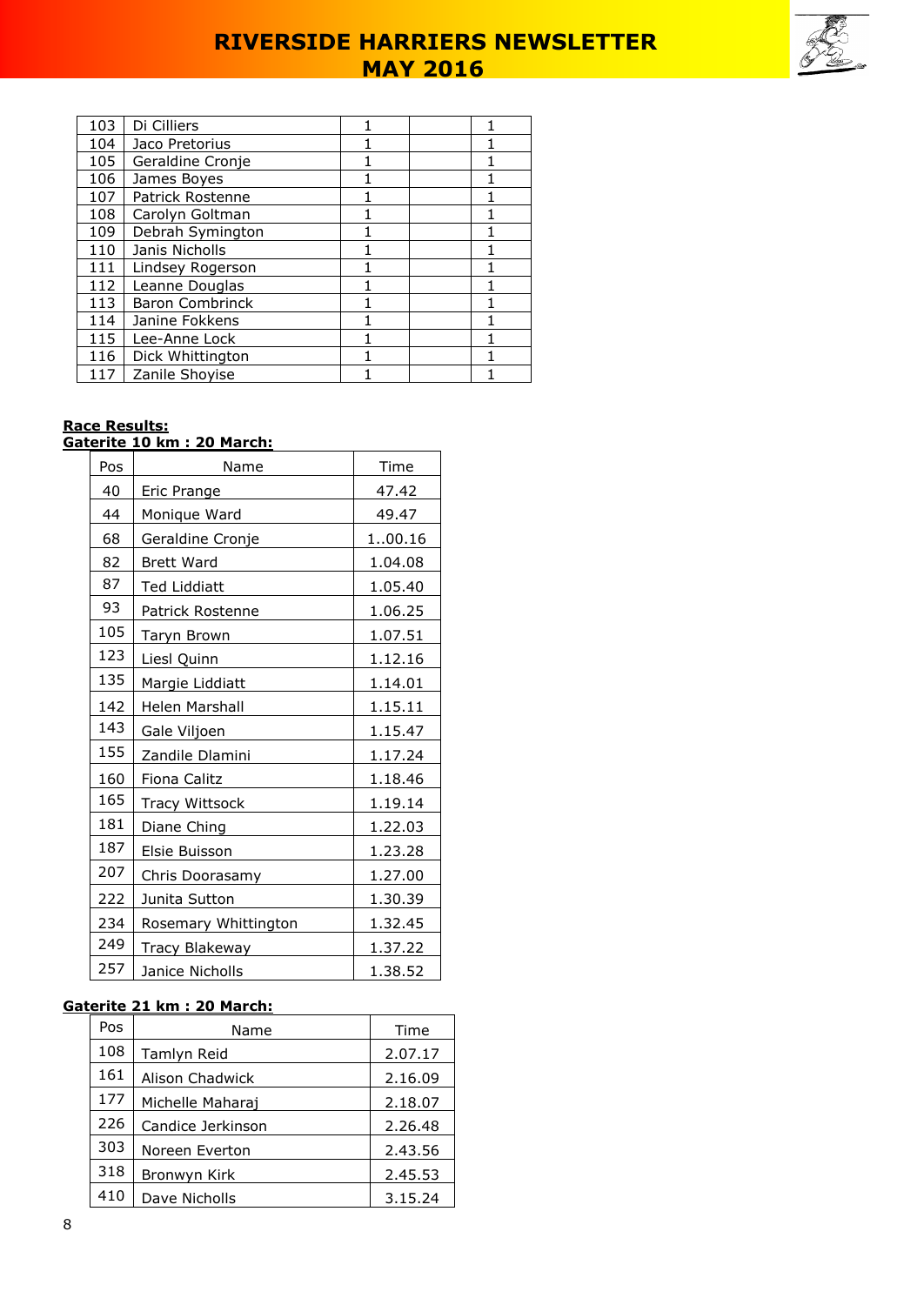

### **Gaterite 42 km : 20 March**:

| Pos | Name              | Time    |
|-----|-------------------|---------|
| 127 | Andries Nkuna     | 3.47.22 |
| 314 | Nicholas Mlengena | 4,33,01 |
| 398 | Njabulo Dlamini   | 4.49.45 |

#### **Two Oceans 21 & 56 km : 26 March 2016:**

| Name $-21$ km     | Time       | Name - 56 km          | Time       |
|-------------------|------------|-----------------------|------------|
| Rob Goldman       | 1 hr 50:53 | Nicola Hewitt         | 4 hr 52:36 |
| Di Cilliers       | 2 hr 24:18 | Tarryn Payne          | 5 hr 27:32 |
| Nigel Sherriff    | 2 hr 30:02 | Ampie Niehaus         | 5 hr 48:50 |
| Melanie Wagner    | 2 hr 30:03 | Terri Atkinson        | 5 hr 51:44 |
| Carolyn Goltman   | 2 hr 31:22 | Johann van Rooyen     | 6 hr 13:47 |
| Antone van Rooyen | 2 hr 36:13 | Caron Botha           | 6 hr 21:22 |
| Shan McCelland    | 2 hr 37:21 | John McClelland       | 6 hr 21:22 |
| Hannelie Lourens  | 2 hr 45:53 | Angie Potgieter       | 6 hr 22:40 |
| Sally Goldman     | 2 hr 53:02 | Ryan Morgan           | 6 hr 22:43 |
| Janine Fokkens    | 3 hr 05:00 | Ann Turner            | 6 hr 48:05 |
|                   |            | <b>Taron Ridsdale</b> | 6 hr 48:09 |
|                   |            | Rojean Hanekom        | 6 hr 49:06 |
|                   |            | <b>Chantel Robins</b> | 6 hr 53:37 |

### **Dick King 21 km run : 3 April 2016:**

| Pos | Time     | Name                |
|-----|----------|---------------------|
| 81  | 1:41:04  | <b>ERIC PRANGE</b>  |
| 117 | 1:46:59  | MONIQUE WARD        |
| 160 | 1.52.33  | <b>JACO SMITH</b>   |
| 161 | 1.52.34  | <b>SCOTT COUPER</b> |
| 255 | 02.03.14 | <b>TAMLYN REID</b>  |
| 415 | 2.19.37  | TED LIDDIATT        |
| 422 | 2.20.57  | <b>BRETT WARD</b>   |
| 431 | 2.22.06  | <b>CLARE MANGAN</b> |
| 434 | 2.22.29  | <b>KIM ROBINSON</b> |
| 449 | 2.24.35  | PATRICK ROTENNE     |
| 506 | 2.31.39  | MARGIE LIDDIATT     |
| 553 | 2.39.53  | HELEN MARSHALL      |

There were 630 finishers

### **RUNNERS CORNER:**

This month**, Dale Johnson** has volunteered some more wise and motivational words **:** 

- 1. Fear is the little darkroom where negatives are developed.
- 2. Never eat more than you can lift.

Welcome to new members **Zoe Papadakis**, **Claudia Belcher**, **Lee Wearne** - we trust you will enjoy your running with us.

On Wednesday 24 March, we had our Easter Egg Time trial, which was well supported – **Di Ching** and **Rose Whittington** wore bunny ears and **Elizabeth Perkins** that ran in a full Bunny onesie!

On Sunday 20 march, was the Gaterite 10, 21 and 42 km, where the 10 km was the next leg of our 10 x 10 Km Challenge – in the marathon, **Andries Nkuna** was our first runner, in 3 hr 47, followed by **Nicholus Mhlengana** (4 hr 43) and **Njabula Dlamini** (4 hr 49.)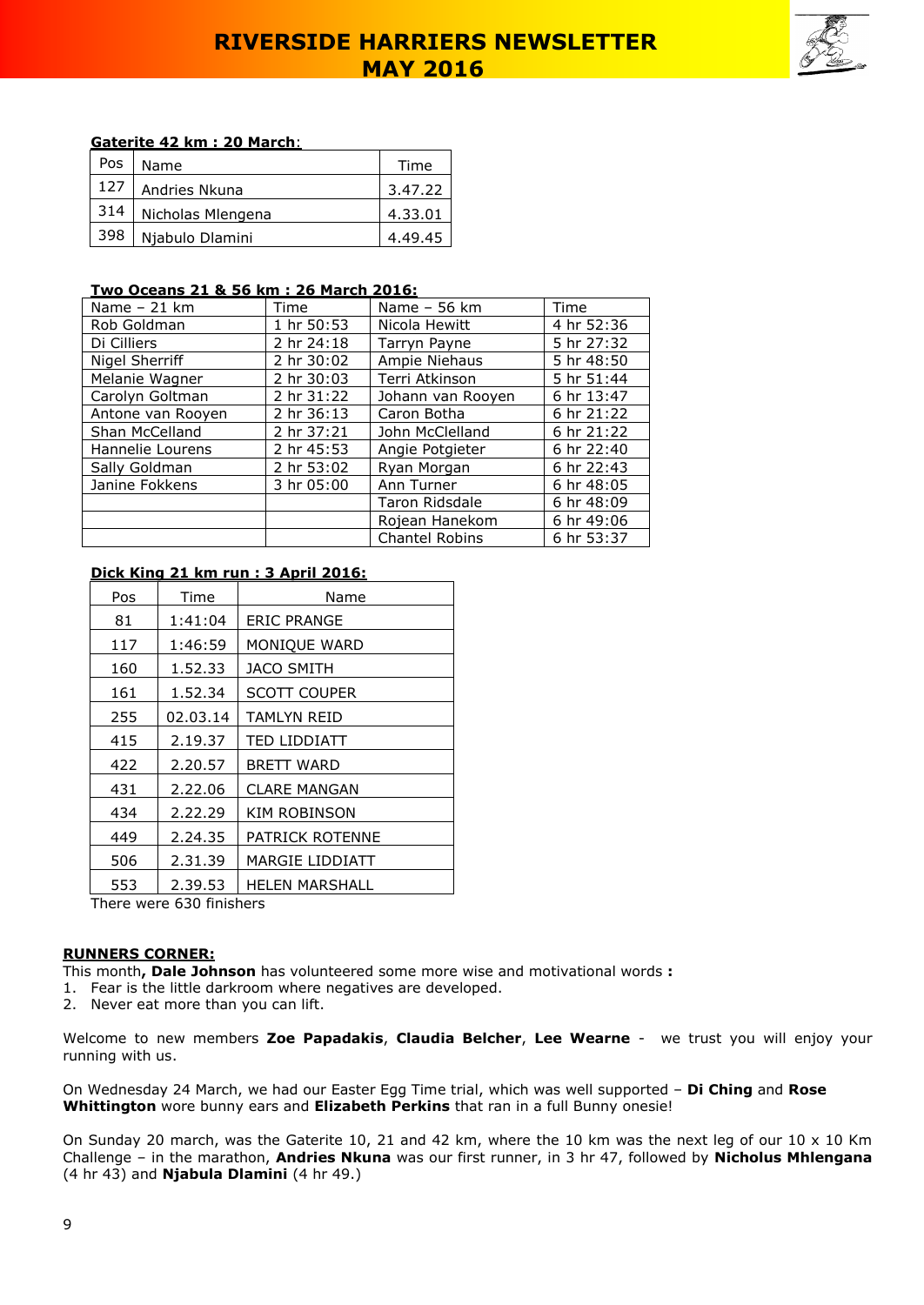



In the 21 km, **Tamlyn Reid** was our first runner, in 2 hr 07, with **Alison Chadwick** next in 2 hr 16, followed by **Michelle Maharaj** (2 hr 18), **Candice Jenkinson** (2 hr 26), **Noreen Everton** (2 hr 43), **Bronwyn Kirk** (2 hr 45) and our brave walker, **Dave Nicholls** (3 hr 15).

We had a good turnout in the 10 km, with several members having completed all 3 of the 10 x 10 km events so far – first runner, in 47:42, was **Eric Prange**, with **Monique Ward** (49:47), now consistantly breaking 50 minutes for 10 km. **Geraldine Cronje** was next in 60:16, while **Brett Ward** had to sneak below 66 min to get a bonus point and finished in 64:08. **Ted Liddiatt** (65:40), **Patrick Rostenne** (66:25) and **Taryn Brown** (67:51) finished next. **Liesl Quinn** finished in 72:16, with **Margie Liddiatt** (74:01), **Helen Marshall** (75:11), **Gale Viljoen** (75:47) and **Zandile Dlamini** (77:24) next to finish. **Fiona Calitz** was next, in 78:46, followed by **Tracy Wittstock** (79:14), **Di Ching** (82:03), **Elsie du Buisson** (83:28), **Chris Doorasamy** (97:00), **Juanita Sutton** (90:39), **Rose Whittington** (92:45), **Tracy Blakeway** (97:22) and **Janice Nicholls** (98:52). We do not often get to run in that part of our area, and many members were surprised by all the hills!

Congratulations to **Geoff** and **Lindsey Speirs**, who recently tied the knot!

Two Oceans 2016, a great event! **Rob Goldman** was our first runner in the 21 km, in 1 hr 50, with **Di Cillirs**  next, in 2 hr 24, followed by **Nigel Sherriff** and **Melanie Wagner** next, in 2 hr 30, after also running the trail event the day before. Carolyn **Goltman** finished in 2 hr 31, with **Antone van Rooyen** completing another half marathon, in 2 hr 36. **Shan McClelland** did well to finish in 2 hr 37, after battling with injury during the year. **Hannelie Lourens** finished in 2 hr 45, **Sally Goldman** in 2 hr 53 and **Janine Fokkens** in 3 hr 05.

In the 56 km event, **Nicola Hewitt** was our first finisher, in 4 hr 52, despite being down with flu and on antibiotics for a few weeks before the race! **Tarryn Payne** ran a great PB of 5 hr 27, with **Ampie Niehaus** our first male finisher, completing his first Ultra race, in 5 hr 48. After missing out in 2015 due to injury, **Terri Atkinson** completed her first Two Oceans 56 km in 5 hr 51. **Johann van Rooyen** finished next, in 6 hr 13, while **Caron Botha** completed her first ultra, finishing with **John McClelland,** in 6 hr 21. **Angie Potgieter** completed her first Ultra, finishing with **Ryan Morgan**, in 6 hr 22. **Ann Turner** specially painted her toe nails in Riverside Harriers colours for the day, and finished in 6 hr 48, with **Taron Ridsdale**. **Rojean Hanekom** finished in 6 hr 49, while **Chantel Robins** had to dig deep and did well to finish in 6 hr 53, after being out with injury a few weeks before the race. Well done all the finishers! Thanks to **Nicola Hewitt**, who arranged a social get-together for the Satrday afternoon. Spare a thought for **Andrea Moroney**, who suffered from an asthma attack and ended up in hospital, but has recovered well and will be back!

After **Ampie** and **Jana Niehaus** moved out of their complex in Glenhills, new tenants moved in – who happened to be……..another Riverside Harriers couple **– Rojean and Colleen Hanekom** (who also recently got married!).

On Sunday 3 April it was the Dick King 15 km walk and 21 km run, in Amanzimtoti – **Eric Prange** had a storming run and recorded his best time since 2009, to finish in 1 hr 41! **Monique Ward** was next, also in a PB, by finishing in 1 hr 46. **Jaco Smith** and **Scott Couper** finished in 1 hr 52, with **Graeme Christensen** next in 1 hr 54. **Tamlyn Reid** set yet another PB, by improving her time by 4 minutes, to 2 hr 03! **Ted Liddiatt** finished next, in 2 hr 19, followed by **Brett Ward** (2 hr 21), **Kim Robinson** and **Clare Mangan** (2 hr 22), **Patrick Rostenne** (2 hr 24), **Margie Liddiatt** (2 hr 32) and **Helen Marshall** (2 hr 40).

**Lindsey Rogerson** entered the 15 km walk and finished in 2 hr 03, followed by **Sarah McVicar** (2 hr 05), who also won an age category prize. **Elsie du Buisson** was next, in 2 hr 08, followed by **Juanita Sutton** (2 hr 11), **Dave Nicholls** (2 hr 16) and **Tracey Blakeway** (2 hr 21).

For some unknown reason, KZNA has agreed to 2 races on the same day, so several members took part in the Peace in Africa race, at Kingspark. In the 10 km, **Zaheera Khan** was our first runner, in 50:47, followed by **Fiona Hoareau** (66:17) and **Tracey Wittstock** (66:22).

**Jana Niehaus** was our first runner in the 21 km, in 1 hr 49, followed by **Simone Liebenberg** (2 hr 06), **Dumisani Shoyise** (2 hr 07), **Candice Jenkinson** (2 hr 22), **Noreen Everton** (2 hr 37) and **Fiona Calitz** (2 hr 46).

On Wednesday April, we had our April Fools Time Trial, where we ran in the opposite direction – is it easier?! **Di Ching, Rose Whittington, Tamlyn Reid, Terri Atkinson and Tracey Blakeway** received small gifts, for their original outfits. This was followed by a short Two Oceans Awards ceremony, where **Ampie Niehaus** and **Nicola Hewitt** received trophies for their efforts – first male and lady – in fact, Nicola went through the marathon mark in a PB of 3 hr 36!

On Saturday 9 April, several of our members took part in the Bergville / Ladysmith 21 and 52 km – in the 21 km **Mandy Skye, Debbie Marshall, Nigel Sherriff** and **Melanie Wagner** (2 hr 19 - and then ran the Scottbourgh trail 10 km the next day!),**Dave Nicholls, Juanita Sutton** and **Elsie du Buisson** all finished.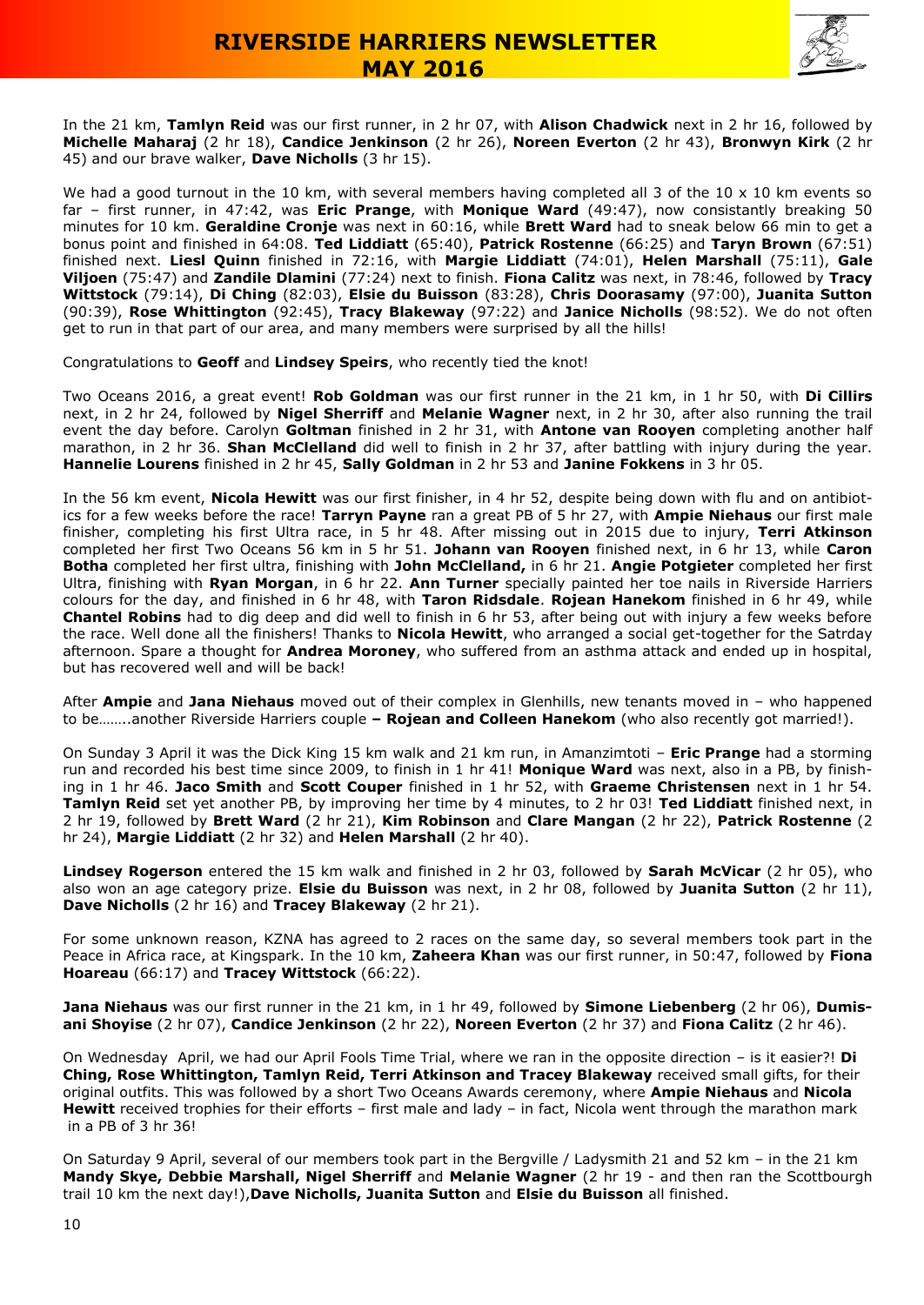

In the 52 km, **Dumisani Shoyise** was our first runner, in 5 hr 17, followed by **Dale Johnson** (5 hr 18 – big improvement on 2105 time), **Dave Elliott** (5 hr 31), **Greg Labuschagne** (5 hr 39), **Ivan Freese** (6 hr 08), **Pam Jones** (6 hr 10), **Barbara Florence** and **Nicci Willis** (6 hr 12), **Craig Speirs** (6 hr 15) and **Vinnie Papenfus** (6 hr 18 – his first ultra) – well done everybody!

**Matt Young** recently completed the Ironman event in Port Elizabeth, congratulations!

On Wednesday13 April **Dale Johnson** and **Craig Speirs** facilitated another COC (Comrades Oceans Clinic), to offer Comrades runners last minute training tips – thanks for your efforts gents!

Saturday 16 April, a glorious autumn morning, 55 of us set off for our annual Beach breakfast run – thanks to **Debbie Marshall** and **Leslie Ogle** for the arrangements, it was a most relaxing and enjoyable outing!

The next day was the Tongaat 10, 21 and 32 km race, with the 10 km the next leg of our  $10 \times 10$  km challenge. This race was very well priced – when last did we pay R30, to run 10 km, and get a good quality shirt as well?! In the 10 km, **Monique Ward** was our first runner, and 2nd lady overall, in 48:38, congratulations! **Clare Mangan** was next, in 60:20, followed by **Ted Liddiatt** (62:36), **Brett Ward** and **Emile Streicher** (63:14), who had to pull finger and hang in to go for that precious bonus point! **Patrick Rostenne** was next (64:00), after also taking part in the breakfast run the day before – Patrick could not remember when last he ran for 2 consecutive days! **Liesl Quinn** and **Llewelyn Anderson** finished in 69:12, with **Margie Liddiatt** next in 70:38. **Fiona Calitz** (75:56), **Di Ching** (81:03), **Gale Viljoen** (85:36), **Juanita Sutton** (87:57), **Rose Whittington** (91:37), **Tracey Blakeway** (92:57) and **Janise Nicholls** (94:16) also taking part and earning points – things are getting crowded at the top of the 10 x 10 km log!

**Eric Prange** continued his good form and was our first runner in the 21 km, in 1 hr 44, followed by **Tamlyn Reid**, with a great 2 hr 04 on this tough route. Birthday girl **Candice Jenkinson**, running for charity, finished in 2 hr 31, followed by **Helen Marshall** (2 hr 42), **Noreen Everton** (2 hr 47), **Sarah McVicar** and **Elsie du Buisson** (2 hr 59), **Marlene Sagavathan** (3 hr 01) and **Dave Nicholls** (3 hr 15).

In the 32 km distance, **Njabu Dlamini** finished in 3 hr 34, with **Ann Turner** and **Carolyn Goltman** next in 3 hr 51, followed by **Bronwyn Kirk** in just over 4 hours.

Congratulations to **Nigel Sherriff** and **Melanie Wagner**, who recently got engaged!

Time trials are still well supported (53 walkers and runners on 13 April), with lots of improved times! On this night, **Jaco Smith** improved his 5 km time to 21:59, with other PB's that of **Bruce Anderson** (38:05 for 8 km), **Kim Robinson** (30:12 for 5 km), **Robyn Pitot** (23:06 for 5 km), with a few people running their first time trial – welcome **Janine Fokkens**! **Sally Goldman** achieved her 4th PB in a row!

More PB's were improved the following week, on 20 April, with **Tamlyn Reid** improving her 8 km time to 43:51, while in the 5 km, **Eric Prange** finished n a formidable 21:56! **Greg Labuscagne** improved his 5 km time to 22:06, while **Brett Ward** seems to run a PB every time he puts his shoes on (28:59) !

#### **Walkers News - APRIL 2016:**

Midmar race came and went and well done to **Noreen, Sally, Fiona, Di, Rose**. This was my 10th Midmar race but my 9th 15km………..I did a 32km a few years back with **Sumita and Gill.**

Well done to Michelle, Sandy and Bronwyn who finished the 32km. This was Bronwyn and Sandy's 1st 32km. Great to have you all there joining the fun.

We had a great St Patricks walk - as we went straight to Hops and Barley and had a drink or two on St Pat. It was very interesting to see **Elsie** with her "sippy cup"

This was **Juanita's** first experience with us of bunking walks and doing fun things instead.

The walking section had a great turn out at Gaterite with **Dave, Candice, Noreen, Michelle and Bronwyn** all doing 21km and **Janice, Elsie, Gale, Helen, Tracy B, Juanita, Fiona, Tracy W, Di, Rose and Chris D** all taking part in the 10km. Everyone slightly improved their time.

**Michelle** has graduated to the Runners section but keeps coming back to do the odd training of run/fetch with us. She recently ran the comrades route over the three days of Easter weekend and then on 16 April did the 50km route tester. She is still running like a star !!! Keep it up Mich.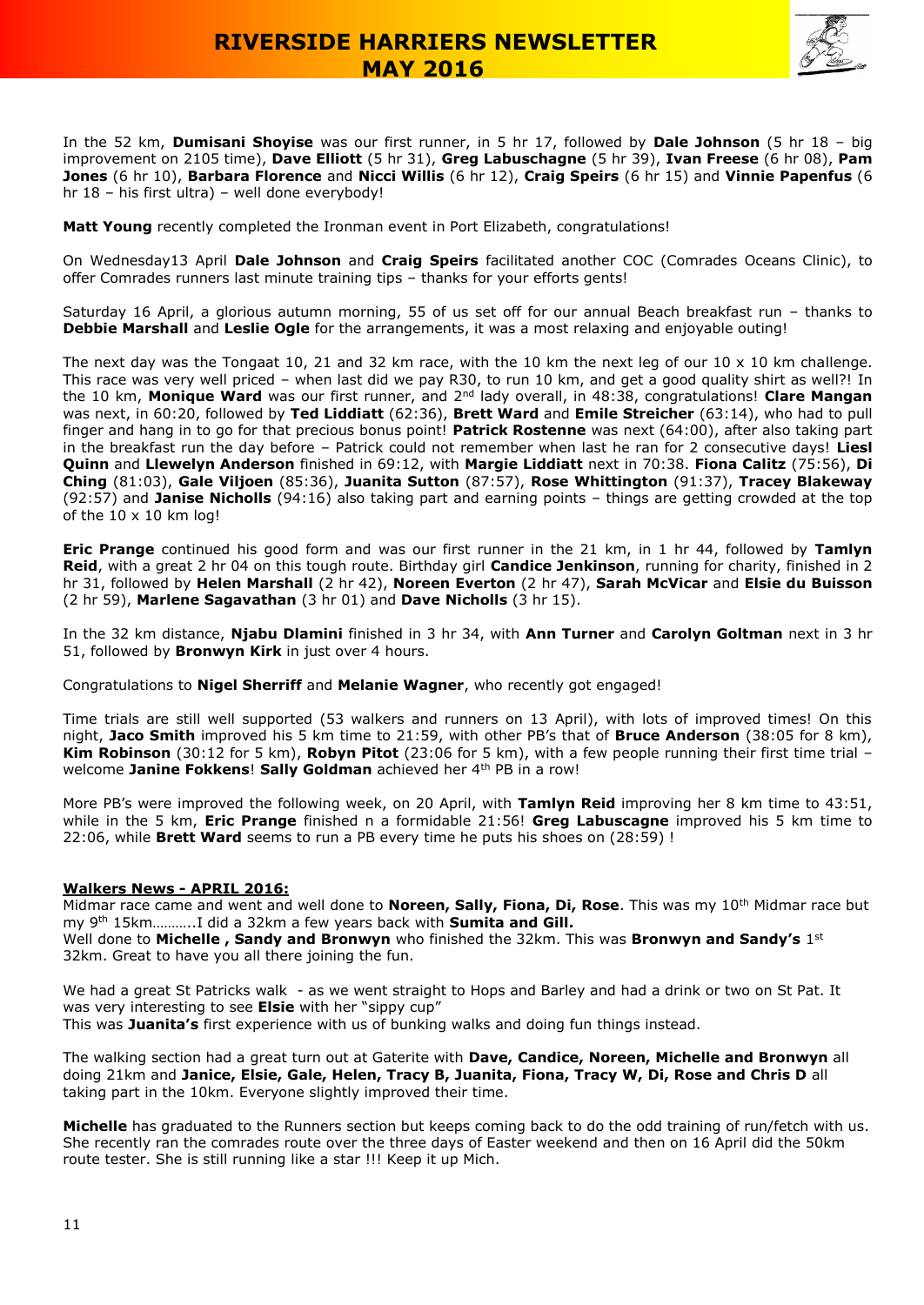

**Sandy, Candice**, **Rose and Tracy B** joined me on Easter Saturday for a 10 / 12km run/ fetch. Rose, Tracy and I walked to the 10km mark then turned and Sandy and Candice had to really run and fetch after their turn around point. They huffed and puffed when they finally caught us again.

We did another beach walk / run fetch on the 9<sup>th</sup> and had a completely different show of ladies.; Noreen, Bronwyn, Helen, Michelle, Tracy W joined me. The run fetch group……….had a very long run and chase section to do. When they finally caught up again, they were quite exhausted but still raring to go. Awesome work ladies.

I was very impressed this month with **Tracy B** who went and did her 1st 15km race on her own. She started the walk with Elsie but then Elsie turned up the heat and left Tracy to her own which was a good thing as she pushed herself and managed an awesome time. Well done to stompie !!!

**Sally and Bronwyn** who went to do the Two Oceans half. Sally suffered from cramps on the day but still persevered and finished in a good time. Very determined lady is our Sally. Bronwyn finished the race but I have not received her time.

On Sunday the 3<sup>rd</sup> April there were two races.

**Toti** - completed by **Dave, Elsie, Tracy B, Juanita and Sarah. Sarah** gained a 1st place in her age category for walkers. Well done !!!

The other race was the Peace in Africa at the stadium. I went down to watch **Tracy W** do her 1st 21km but unfortunately she was not feeling well on the day and ran in on the 10km rather than pushing on. Very sensible thing to do when you aren't feeling well. Good on you for trying. Lots more 21km races that you can attempt at a later stage.

**Fiona, Noreen and Candice** all did PB's on the 21km. Well done ladies, it was nice standing there waiting for you to come in.

**Elsie, Dave and Juanita** went to do the Bergville 21km and had a great weekend away with friends

So as you can see this section is very involved in trying as many races as possible. From my spreadsheet on races and times that you are all doing, everyone has improved greatly since the start of the season. **Keep it up.**

My other group **" Slinky Slonkies"** are still attending the training walks every Tuesday and Thursday. **Neela** has now moved up from that group and is walking faster and longer distances with my group. Looking forward to seeing a few others from this group move up in the summer.

**Lynne,** who is with Elsies group joins the run fetch group every now and then and is running beautifully. We have also had a come back from **Leeanne Gafney** to this group. Welcome. Another welcome is to **Ross Doorasamy** who comes to walk with Chris. Hope you feel better and get your fitness back again.

We are still missing some of our other ladies and gentleman who are either out due to injury, laziness or just scared to come back. **Sumita, Glynis, Heidi, Ellie, Keith, Lindsay**.

That's it for now. Good walking / running to all of you and see you all on the road.!!! Blessings to you all Les

#### \*\*\*\*\*\*\*\*\*\*\*\*\*\*\*\*\*\*\*\*\*\*\*\*\*\*\*\*\*\*

#### **This month 1 year ago in the news:**

**Rob Goldman** completed the Dick King 21 km in 1 hr 47, followed by **Eric Prange** in 1 hr 52. **Nicola Hewitt** finished Two Oceans in 4 hr 51, with **Jana Niehaus** next in 4 hr 56. **Robyn Pitot** finished Bergville to Ladysmith 52 km in 4 hr 37.

#### **This month 5 years ago in the news:**

**Mark Perkins** ran the fastest 5 km time year to date (21:01).

**Dumisani Shoyise, Maureen Slack** and **Nicholus Mhlengana completed** the Dick King 21 km in 1 hr 39, with **Rob Goldman** next in 1 hr 43.

### **This month 10 years ago in the news:**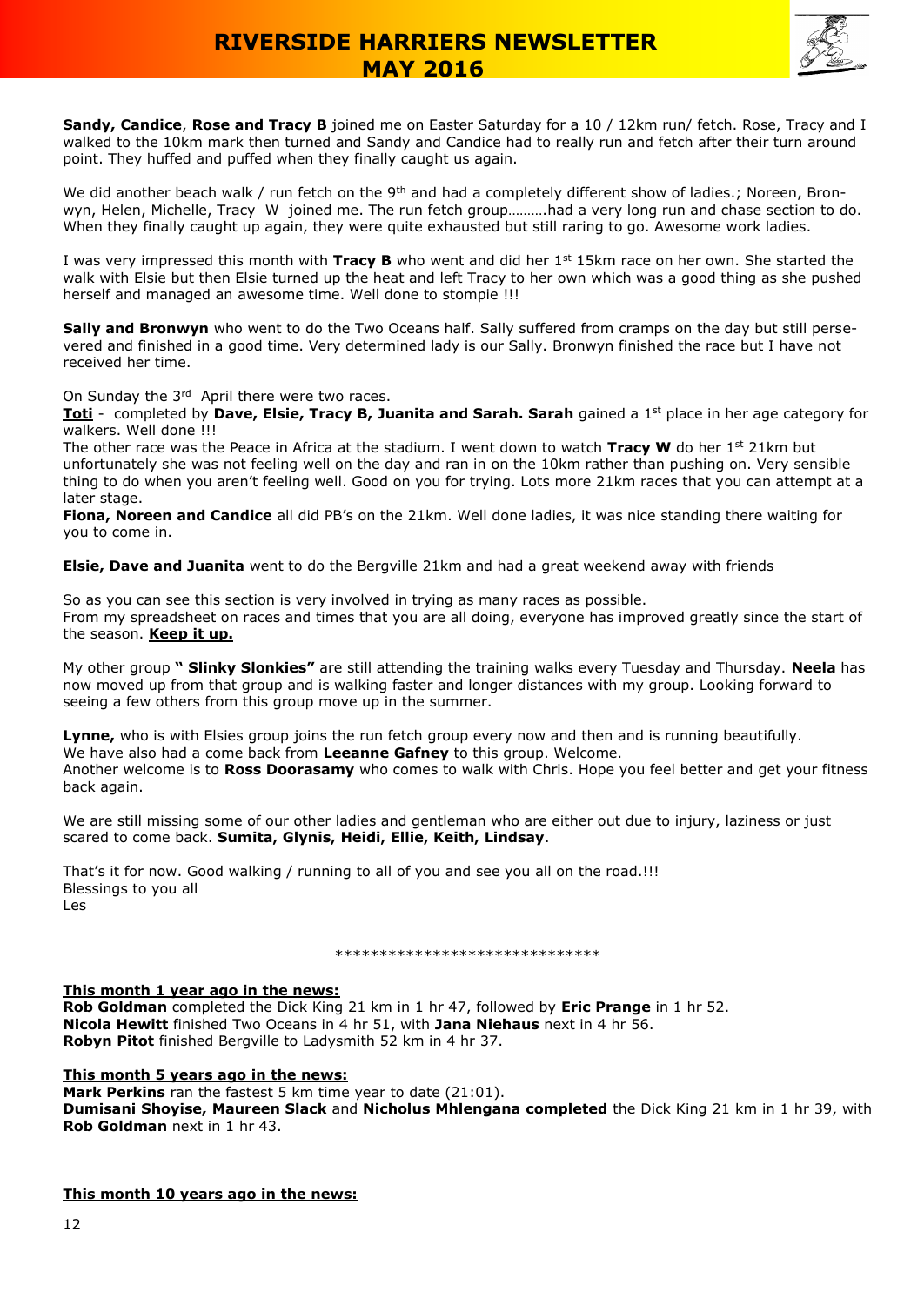

**Rob Goldman** was our first Two Oceans 56 km runner, in 5 hr 07, while **Nicola Hewitt** was our first 21 km runner, in 1 hr 51.

**Patrick Rostenne** did more mileage during the pub run, than during the previous 3 months! During the same pub run, **Ant Borstlap** went further than 10 km for the first time in her life! **Colin Linnett** completed his 18<sup>th</sup> Two Oceans.

### **This month 15 years ago:**

**Craig Speirs** was in serious training for his 10<sup>th</sup> Comrades. **Chris Maud** (+) was our first runner in Two Oceans, in 4 hr 28. **Mike Lock** spent a few weeks in Ireland, and claimed that he did not hear a single Irish joke? **Don Coskey** had the best 4 km time trial time year to date, 16:22 (for 4 km).

### **This month 18 years ago:**

**Anton Els** completed the Natal Carbineers Marathon in 2 hr 58. **Bernie Bass** finished the Two Oceans in 4 hr 20, with **Anton Els** next in 4 hr 24. **Bernie Bass** completed the Bergville to Ladysmith 5 km in 3 hr 51. A few current members also completed the Bergville race in 1998: **Craig Speirs** : 4 hr 38 **Lawrence Avis** : 5 hr 14 **Emile Streicher** : 5 hr 23 **Patrick Rostenne** completed the 8 km time trial in 33:17. In those days, you could predict your Comrades time, by multiplying your most recent 42 km time, by 2.42 (still

applicable today!)

\*\*\*\*\*\*\*\*\*\*\*\*\*\*\*\*\*\*\*\*\*\*\*\*\*\*\*\*

### **Mail received:**

My Oceans Half was interesting. I was sticking with the two and a half hour bus, very pleased with myself for a shufflerun-walker. On Southern Cross my quads started niggling, just above my knees, where I have never had a problem before. Just before Kirstenbosch top gate they were talking to me seriously. As soon as I started the downhill they gripped me in a vice and I could literally not even walk one step. Various people stopped to help me and managed to support me down to the physio station at the bottom of the hill, where the physios massaged and advised me to walk the rest of the race – slowly! Every time I tried to put a bit of vooma and power walk or shuffle, the cramps started again. Very disappointing, but at least I finished before the cut-off time in 2h53. So now I have 7 halves done and am one closer to my Blue number.

Cheers, Sally Goldman

\*\*\*\*\*\*\*\*\*\*\*\*\*\*\*\*\*\*\*\*\*\*\*\*\*\*\*\*\*\*\*\*\*\*\*\*

#### **Quotes of the month:**

**Brett Ward**: "When I heard I was member of the Month, I thought it was an April Fools joke!" **Brett Ward** : "If I do a warm-up before the race, the race will be 200 m too long". **Patrick Rostenne**: "I did the beach run as training for the Tongaat 10 km". James Parks:" 'If you don't look after your body, where are you going to live?"

#### **Interview:**

This month we speak to **Craig Bergset**:

- **1. Where were you born?** Boksburg JHB 1970
- **2. Where did you matriculate**? Beachwood Boys High School 1988

**3. Family?** Two brothers and a sister, I am married, have three Boys age 21,15 and 8, a step daughter 14 and a step son 16

**4. Did you participate in sport at school?** Cricket, Hockey, Athletics, Rugby, Cross Country, golf and Soccer

**5. What are your personal sporting highlights?** Playing Natal schools soccer 1987,88 and Virginia first team soccer at the age of 15 years old. Running my first Comrades 2000 and completing my first Duzi 2010. Also getting my Blue number for Two oceans.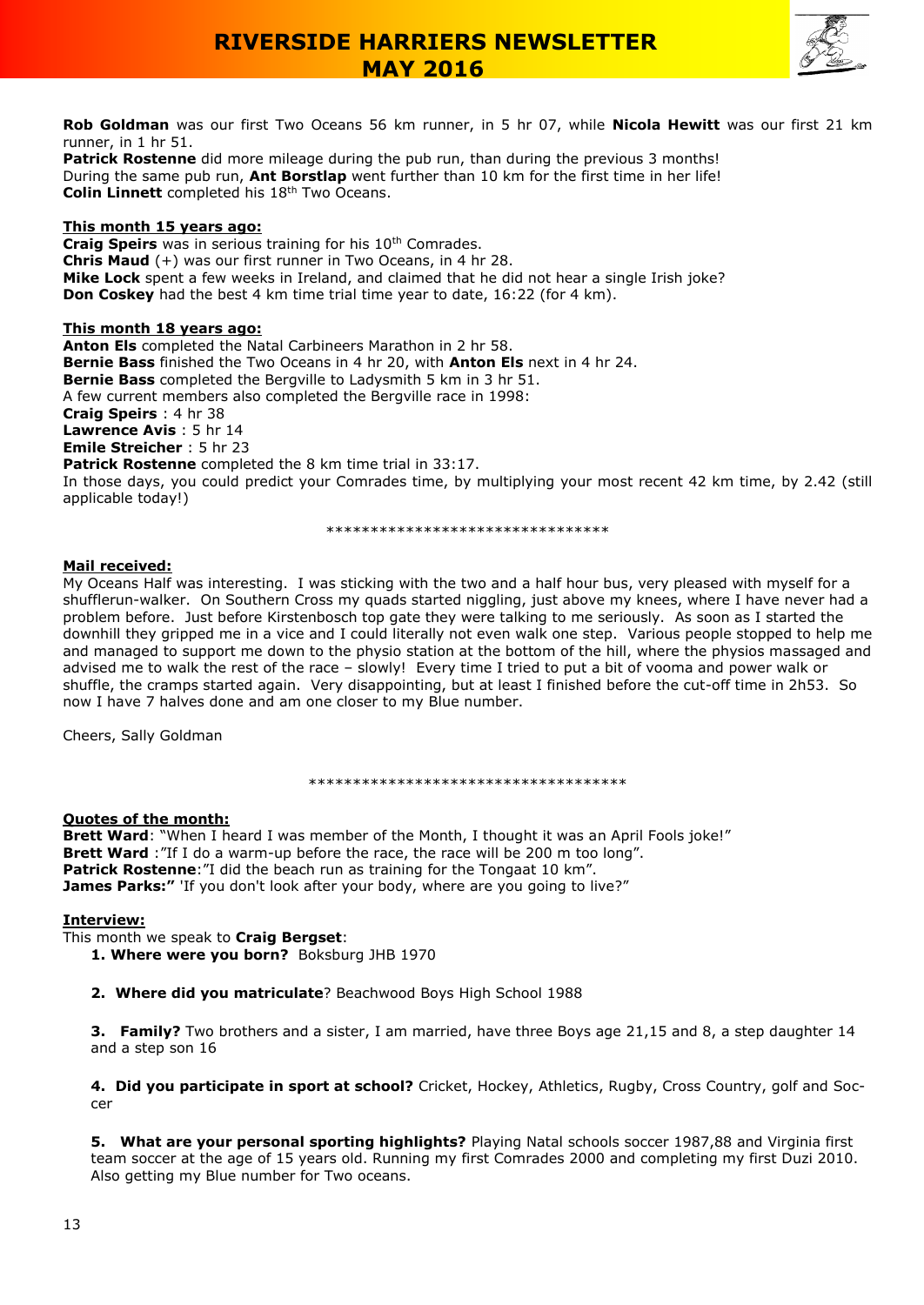

**6. What are your future sporting ambitions?** To do my 10<sup>th</sup> Comrades. I would love to do an Iron man

**7. Why do you run?** I run to keep fit and also to meet other people, running helps with a good balance in life. ( too Old for Soccer now )

**8. How long have you been a member of Glenwood / Riverside Harriers?** 2000 when I did my first Comrades

9**. What does the club mean to you?** Club is great, it about enjoyment, friendships and getting to spend time with people that you would never get to in our busy schedules, with work, kids etc.

- **10. Profession?** Sales Manager for Yamato RSA, Japanese Company. We in the Food Industry
- **11. Other sporting activities?** Social Golf, Indoor Soccer, Paddling now and then
- **12. Hobbies & interests?** Fixing up my house, Gardening, Surfing

**13. Any disappointments in sport?** 2006 a silly soccer accident, stopped me from doing my 7<sup>th</sup> comrades in a row. I would have my Green number by now.

**14. Message for newcomers to running / walking?** Running is healthy and a lovely social sport whether you are quick or at the back having a chat. For newcomers it is hard in the beginning but if you put your mind to it and you are dedicated it becomes easier and a lot more enjoyable. It gives you a great feeling of satisfaction once you set your goals and you achieve them. The greatest feeling for me was completing my first Comrades. No one can ever take that away from you. Set your goals and stick to them.



#### **Birthdays:**

| Apr | Name              | May | Name                  | June | Name                 |
|-----|-------------------|-----|-----------------------|------|----------------------|
| 3   | Leanne Douglas    |     | <b>Andrew Perkins</b> |      | Krystel Terblanche   |
| 3   | Melanie Wagner    | 5   | Terri Atkinson        |      | Neela Naidoo         |
| 4   | Juliette Spence   | 9   | Taron Ridsdale        | 2    | Donovan Calvert      |
| 7   | Emile Streicher   | 10  | <b>Tracy Blakeway</b> |      | Greg Labuschagne     |
| 8   | Andries Nkuna     | 14  | Duncan Sondezi        | 10   | Craig Bergset        |
| 12  | Kristin Thomson   | 15  | Glynnis Scallan       | 11   | Patrick Rostenne     |
| 12  | Sally Botha       | 19  | Jackie Botha          | 14   | Clare Ramsay         |
| 13  | James Boyes       | 22  | Lawrence Avis         | 19   | Nic Tingle           |
| 15  | Sally Goldman     | 23  | Rob Goldman           | 21   | <b>Tracy Chalker</b> |
| 17  | Candice Jenkinson | 24  | Margaret Marshall     | 26   | Margie Liddiatt      |
| 17  | Lynda Hoppe       | 24  | Heidi Sclanders       | 25   | Elizabeth Perkins    |
| 25  | Brigette Boaden   | 25  | Eileen Durand         | 26   | Lea Hollinshead      |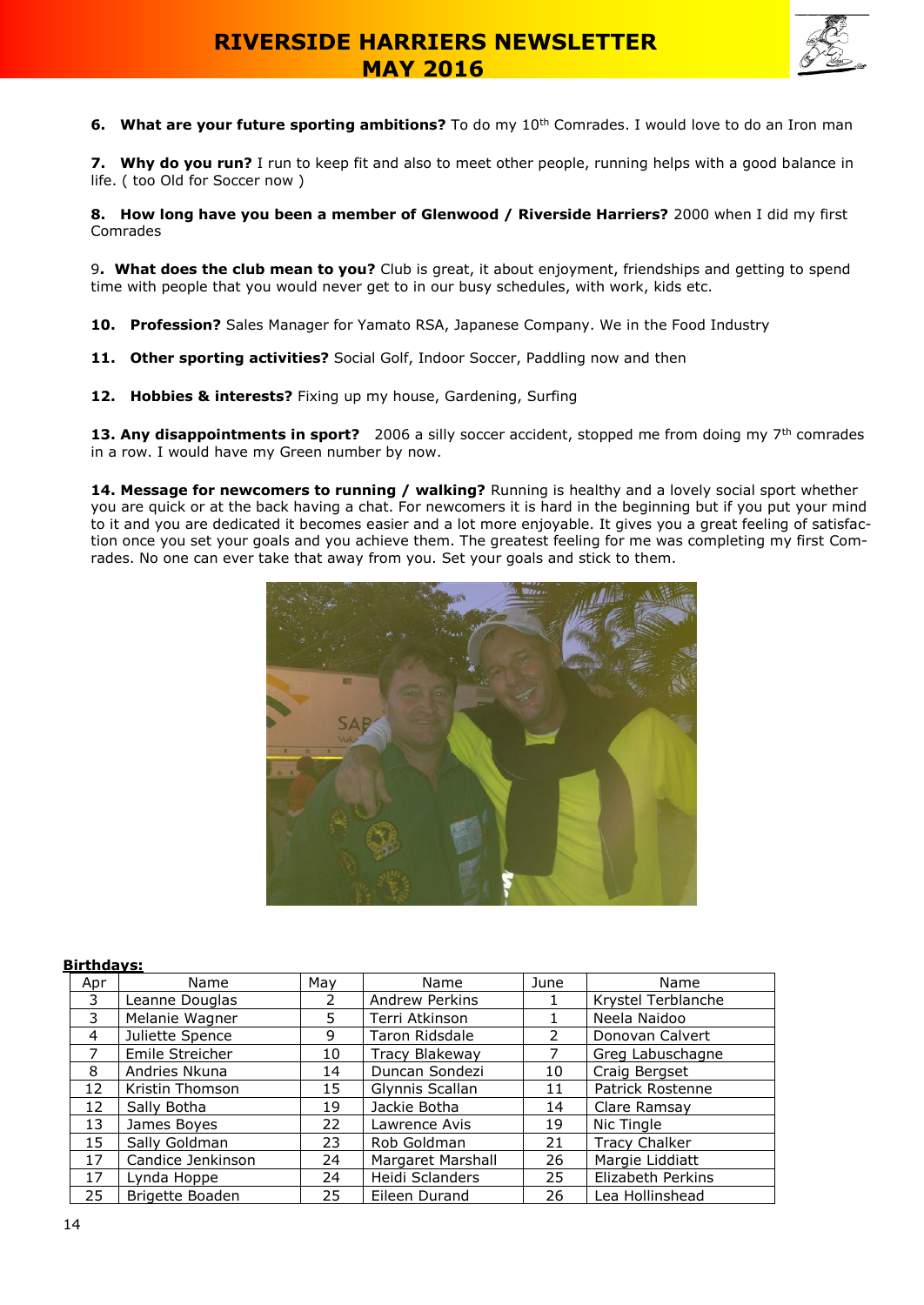

| 27 | Tarvn Brown     | 30 | Alistair Coldwell | 28 | Lindsey Rogerson |
|----|-----------------|----|-------------------|----|------------------|
| っっ | Chris Doorasamy |    |                   | 29 | Ivan Freese      |
|    |                 |    |                   | 30 | Wessel Cronie    |
|    |                 |    |                   | 30 | Justine Brophy   |

### **HUMOUR:**

Sign at a seafood market :"Our Fish come from the Best Schools".

### 6. **2016 COMMITTEE MEMBERS:**

| <b>Chairman:</b>                | Clare Mangan (031 3031422 -w)                                    |
|---------------------------------|------------------------------------------------------------------|
|                                 | <b>Social Conveners</b> : Leslie Ogle & Debbie Marshall          |
| <b>Walkers:</b>                 | Leslie Ogle                                                      |
| Kit :                           | Nicola Hewitt                                                    |
| Treasurer:                      | Eric Prange                                                      |
| <b>Secretary:</b>               | Emile Streicher (083 449 8308 - cell; estreicher@absamail.co.za) |
| <b>Road Captain:</b>            | <b>Craig Speirs</b>                                              |
| Social Media/PRO : Dale Johnson |                                                                  |

### 7. **2016 RACE DATES:**

Ref the KZNA booklet and weekly mails for full race details.